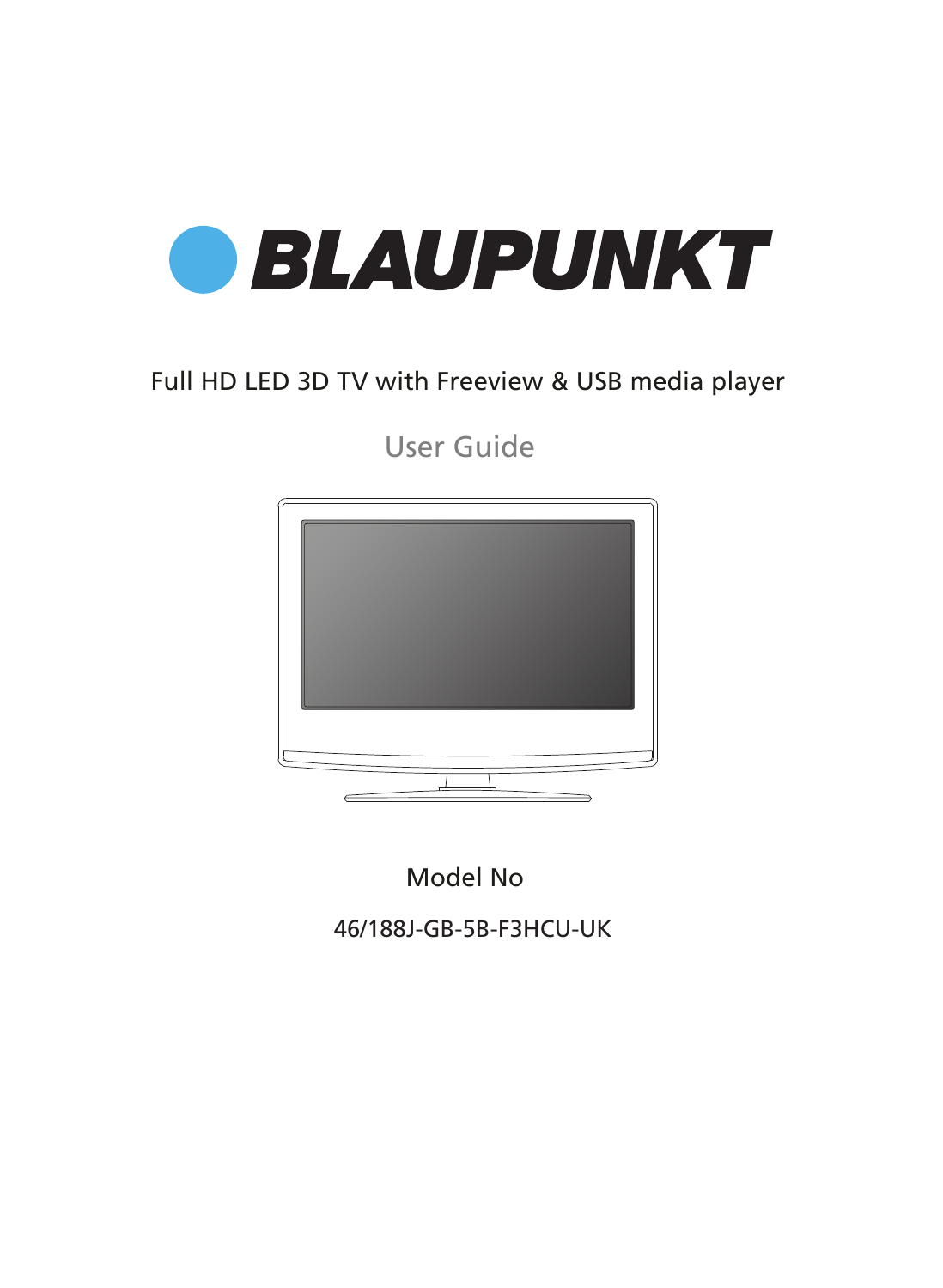## **Important safety instructions**



**Please read these instructions. All the safety and operating instructions should be read before the appliance is operated.**

#### **Warnings**

- To reduce the risk of fire, electric shock or damage to the television, do not expose it to dust, rain or moisture, or place any objects filled with liquids on or near the television.
- Do not place the television in a confined space, ensure that nothing can obstruct the ventilation openings at the rear of the television.

#### To prevent the spread of fire, keep candles or other open flames away from this product at all times



• Dispose of this television and any components including batteries in an environmentally friendly manner. If in doubt, please contact your local authority for details of recycling.

#### **Safety**

- For your safety, this appliance is fitted with a fused moulded 3 pin mains plug. Should the fuse need to be replaced, ensure that any replacement is of the same amperage and approved with the BSI mark.
- The television should be connected to a main socket outlet with a protective earthing connection.
- Never try and replace the mains plug unless you have adequate qualifications and are legally authorised to do so. In the event that a replacement Mains cable is required, contact the manufacturer for a suitable replacement.
- Never use the television if it is damaged in any way.
- Always place the television on a flat level surface avoiding anywhere which may be subject to strong vibration.
- Ensure the television is not placed on top of the power cable as the weight of the television may damage the cable and cause a safety hazard.
- Never place mobile phones, speakers or any other device which may cause magnetic or radio interference with the television. If interference is apparent, move the device causing the interference away from the television.
- To disconnect the apparatus from the mains, please use the all pole mains switch located on the side, underside or rear of the TV. The switch shall remain readily operable.
- Batteries (battery pack or batteries installed) shall not be exposed to excessive heat such as sunshine, fire or the like.
- Install the product at least 5cm from the wall for ventilation.

#### **Maintenance**

- To clean this unit, wipe with a soft, dry cloth. If the surfaces are extremely dirty, use a soft cloth dipped in a soap and water solution or a mild detergent solution.
- Use eyeglass cleaner to remove stubborn dirt from the LCD/LED Screen.
- Never use alcohol, paint thinner or benzene to clean this unit.
- Before using a chemically treated cloth, read the instructions that came with the cloth carefully.

CAUTION: If water or other liquid enters the television through the display panel surface or back cover a malfunction may occur.

#### **Packaging**

- The safest way to transport your item is in the original box/packaging please save your packaging for this.
- You will need original box/packaging in the event of warranty/service repair or support. We are unable to carry out warranty/service if you are unable to package it correctly.

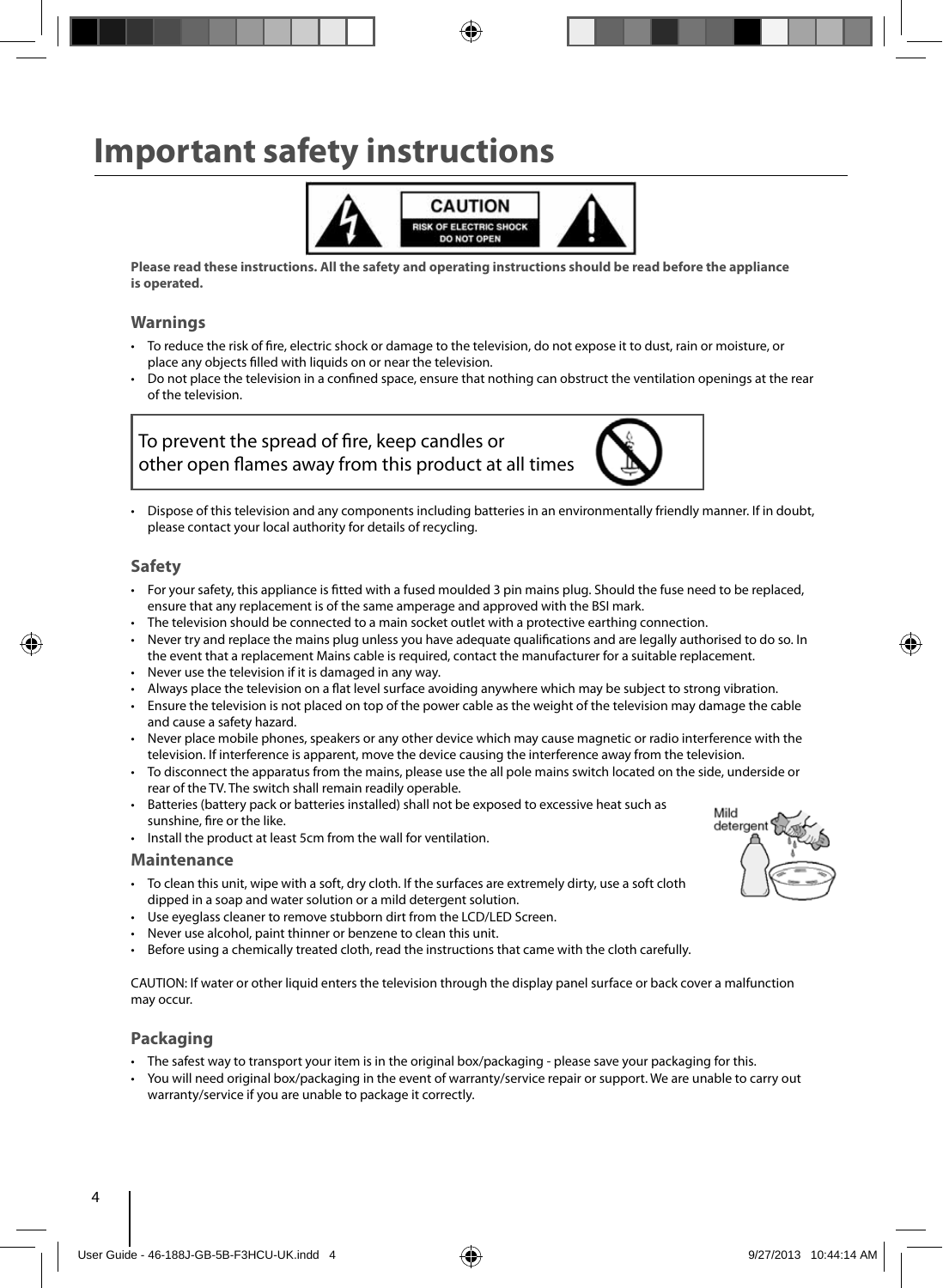# **Important safety instructions**



**Please read these instructions. All the safety and operating instructions should be read before the appliance is operated.**

## **Important Information Regarding Use of Video Games, Computers, Captions or Other**

#### **Fixed Image Displays**

The extended use of fixed image program material can cause a permanent "shadow image" on the LCD panel. This background image is viewable on normal programs in the form of a stationary fixed image. This type of irreversible LCD/LED panel deterioration can be limited by observing the following steps:

1. Reduce the brightness/contrast setting to a minimum viewing level.

- 2. Do not display the fixed image for extended periods of time.
- 3. Turn the power off when not in actual use.

Examples of images that you need to watch out for are as follows (this is not an exhaustive list):

- TV Channel Logos: e.g. Shopping channel logos and pricing displays-especially if they are bright and stationary.
- Moving or low-contrast graphics are less likely to cause ageing of the screen.
- Time Displays
- Teletext: Do not view a stationary page for a long period of time
- TV/DVD Menus: e.g. Listings of DVD disc content
- Pause Mode: Do not leave the TV in pause mode for long periods of time, e.g. When watching DVDs or videos.

**Important - Once 'shadow image/screen burn' occurs, it will never disappear and is not repairable under warranty.**

#### **How do I dispose of this product?**

**UK**: Waste electrical products should not be disposed of with household waste. Separate disposal facilities exist. For your nearest facilities, please see www.recycle-more.co.uk or in store for details.

**ROI**: Waste electrical products should not be disposed of with household waste. Separate disposal facilities exist. Check with your Local Authority or retailer for recycling advice.

Batteries

- Observe the correct polarity when inserting batteries.
- Do not use different types of batteries together or mix old and new batteries.
- Dispose of batteries in an environmentally friendly way.
- Certain regions may regulate the disposal of batteries. Please consult your local authority.

#### **CAUTION:**

THIS UNIT IS A CLASS 1 LASER PRODUCT AND USES A VISIBLE LASER BEAM WHICH COULD CAUSE HAZARDOUS RADIATION EXPOSURE IF DIRECTED. BE SURE TO OPERATE THE PLAYER CORRECTLY AS INSTRUCTED. WHEN THIS UNIT IS PLUGGED INTO THE WALL OUTLET, DO NOT PLACE YOUR EYES CLOSE TO THE OPENINGS TO LOOK INTO THE INSIDE OF THIS UNIT. USE OF CONTROLS OR ADJUSTMENTS OR PERFORMANCE OF PROCEDURES OTHER THAN THOSE SPECIFIED HEREIN MAY RESULT IN HAZARDOUS RADIATION EXPOSURE.

DO NOT OPEN COVERS AND DO NOT REPAIR YOURSELF. REFER SERVICING TO QUALIFIED PERSONNEL.



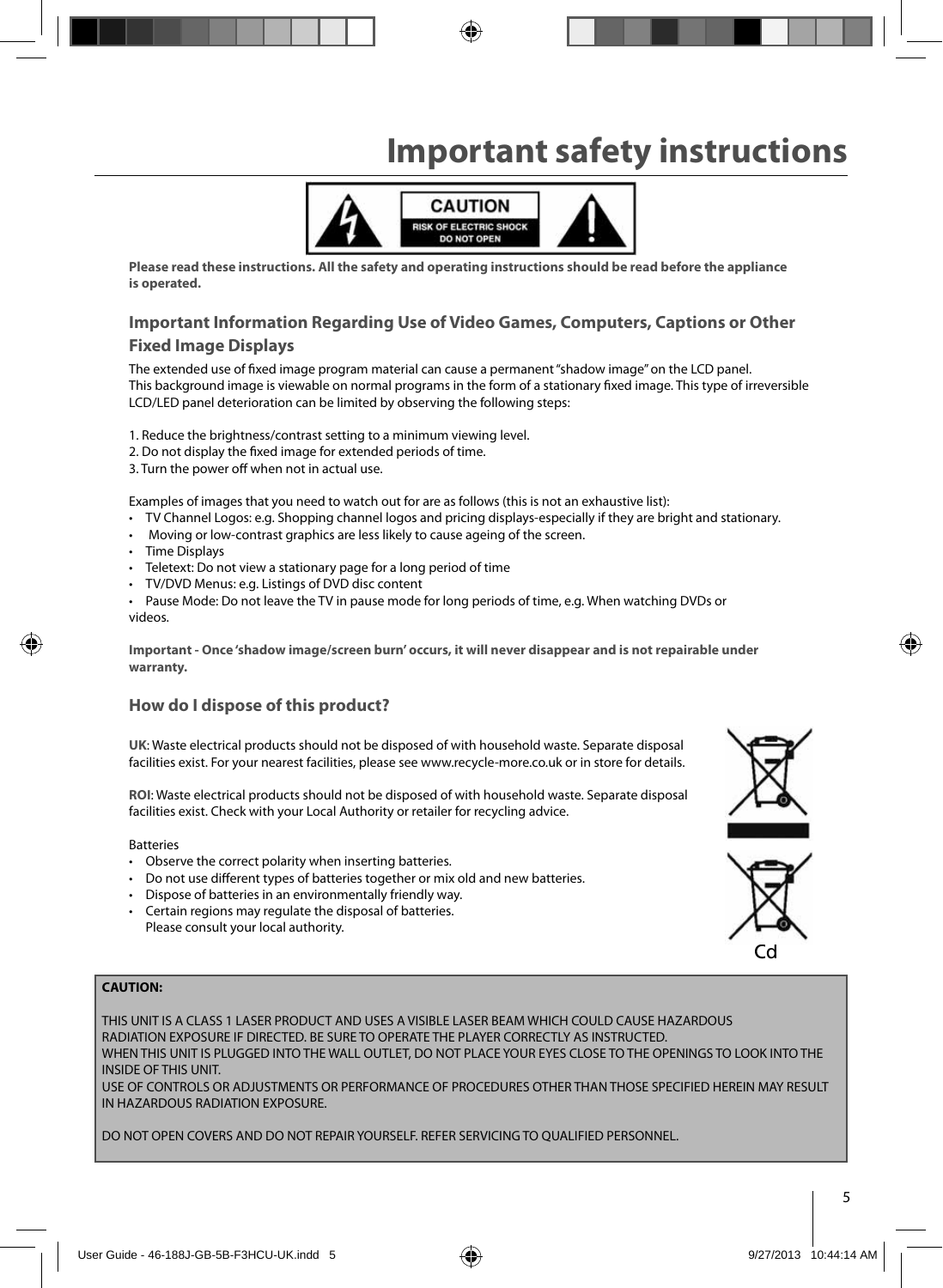## **Contents**

| Operating the TV with a universal or Sky (bskyb) remote control 22 |  |
|--------------------------------------------------------------------|--|
|                                                                    |  |
|                                                                    |  |
|                                                                    |  |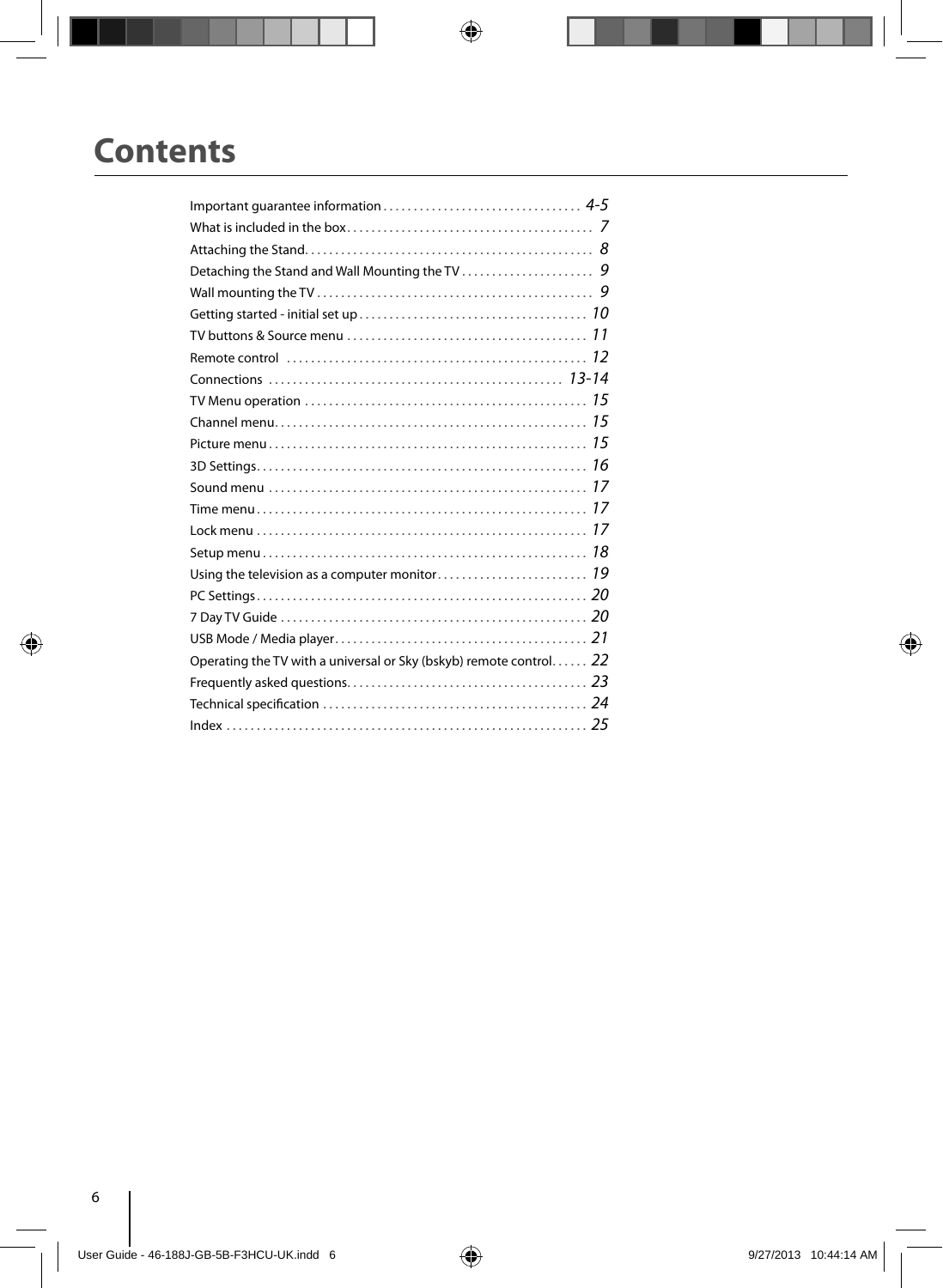## Accessories

Supply of this TV includes following parts:





1 x User Guide

Please save your packaging as you will need this in the event of warranty/service repair or support. We are unable to carry out warranty/service if you are unable to package it correctly. The safest way to package your item in the event of warranty/service repair is in it's original box/packaging.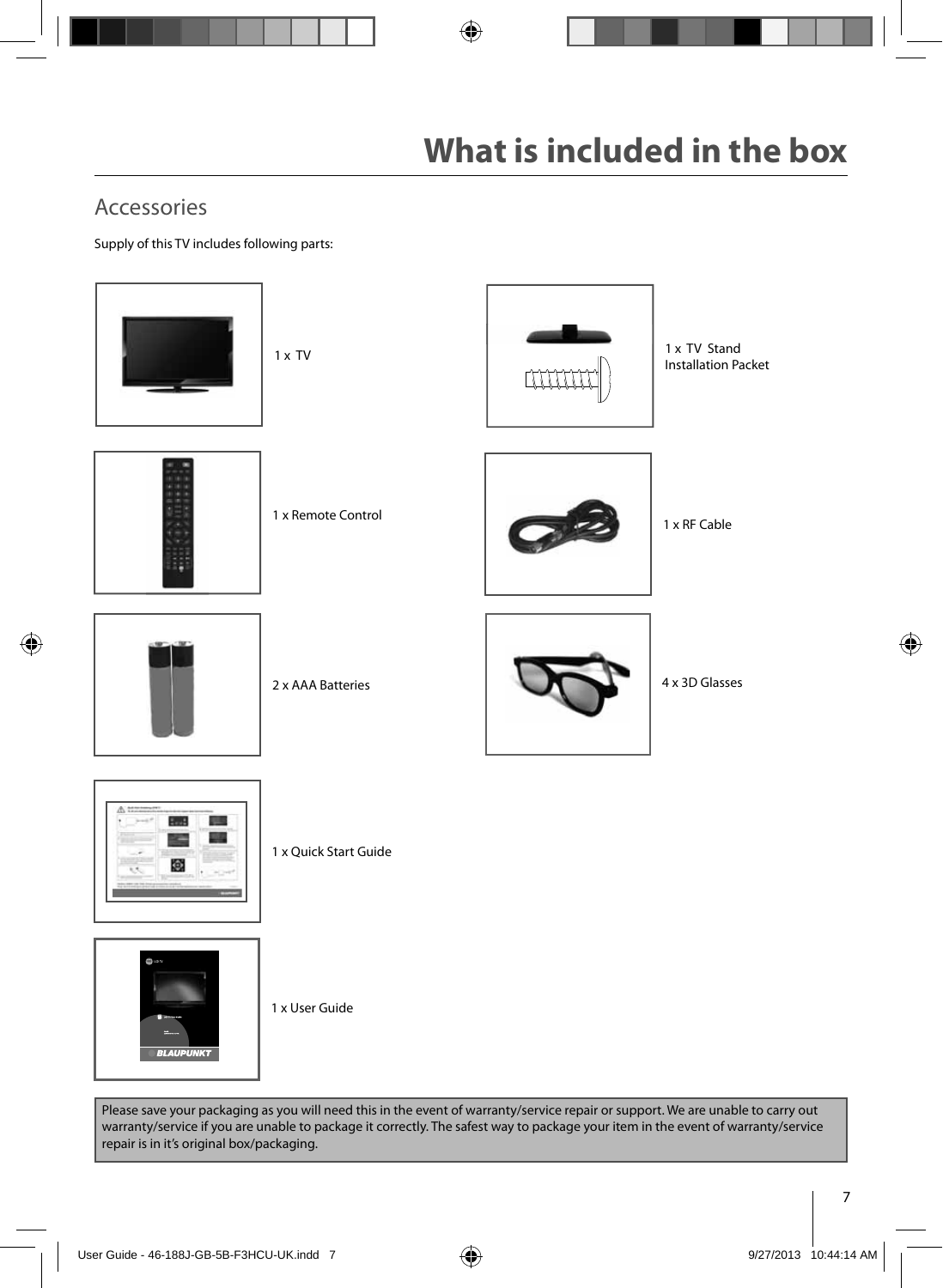# **Attaching the stand**

To complete the stand installation you will need a Phillips screw driver.

Place the TV set on a flat and clean surface with the panel facing downwards to avoid damage.



**(fig.1)** Attach the stand neck to the rear of the TV set. **(fig.2)** Secure the neck to the TV by using the 6 x M(4x14) screws provided



**(fig.3)** Attach the neck to the stand base. **(fig4)** Secure the neck to the base using the 5 x ST(4x25) screws provided.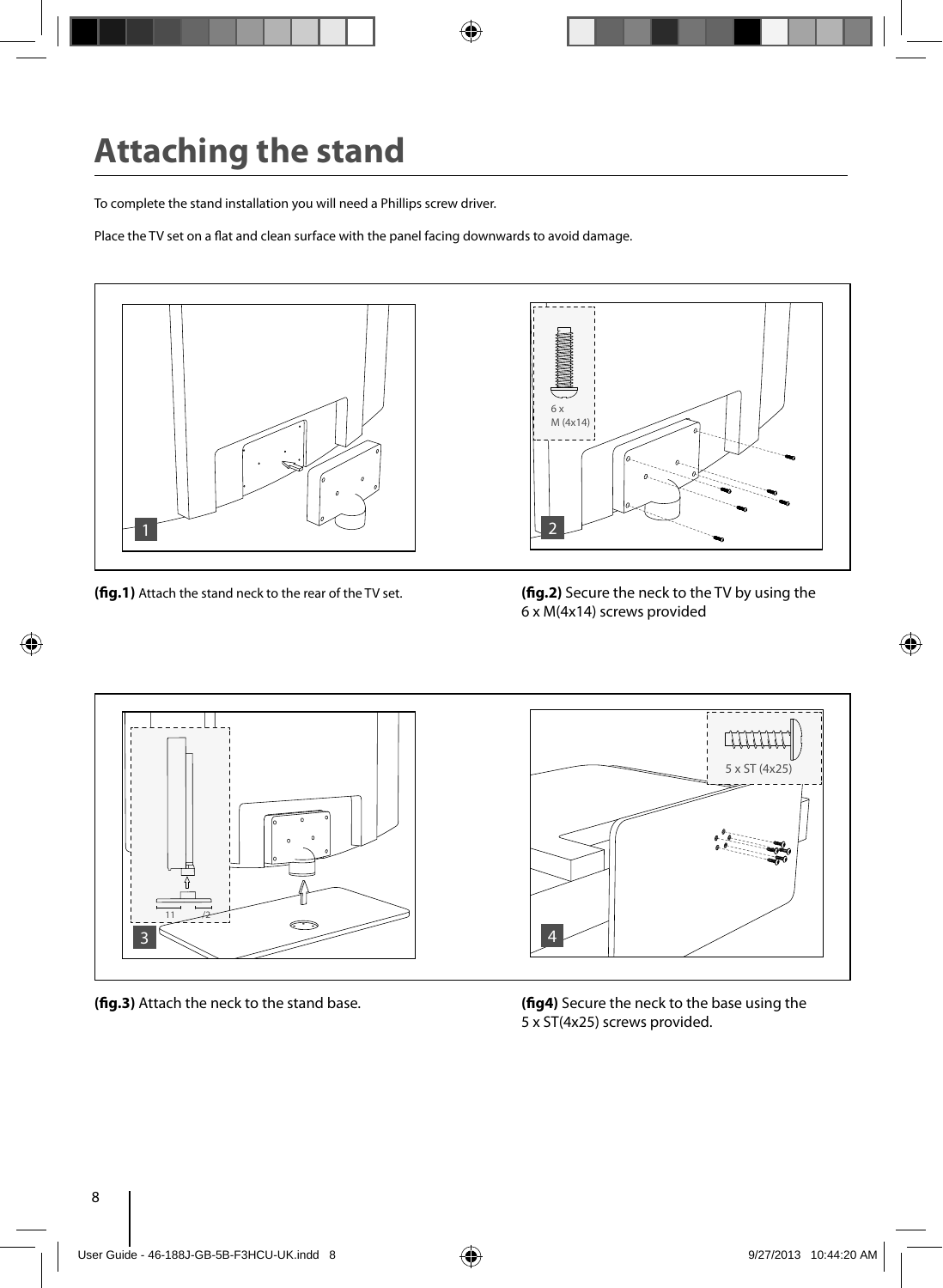To detach the stand please remove the 6 screws highlighted below and remove the stand from the rear of the TV set.



### **Wall mounting the TV**

- 1. Remove the four screws
- 2. The wall mount can now be easily attached to the mounting holes on the rear of the TV. These holes are indicated in the picture below.



For optimum viewing, if wall mounting the TV higher than eye level, the TV should be tilted downwards so that the TV's screen is 'face on'. See fig 1 and 2

Important - If you mount this television on the wall, use only the screws holes for wall mounting. Using other screws can cause irreparable damage to internal components.

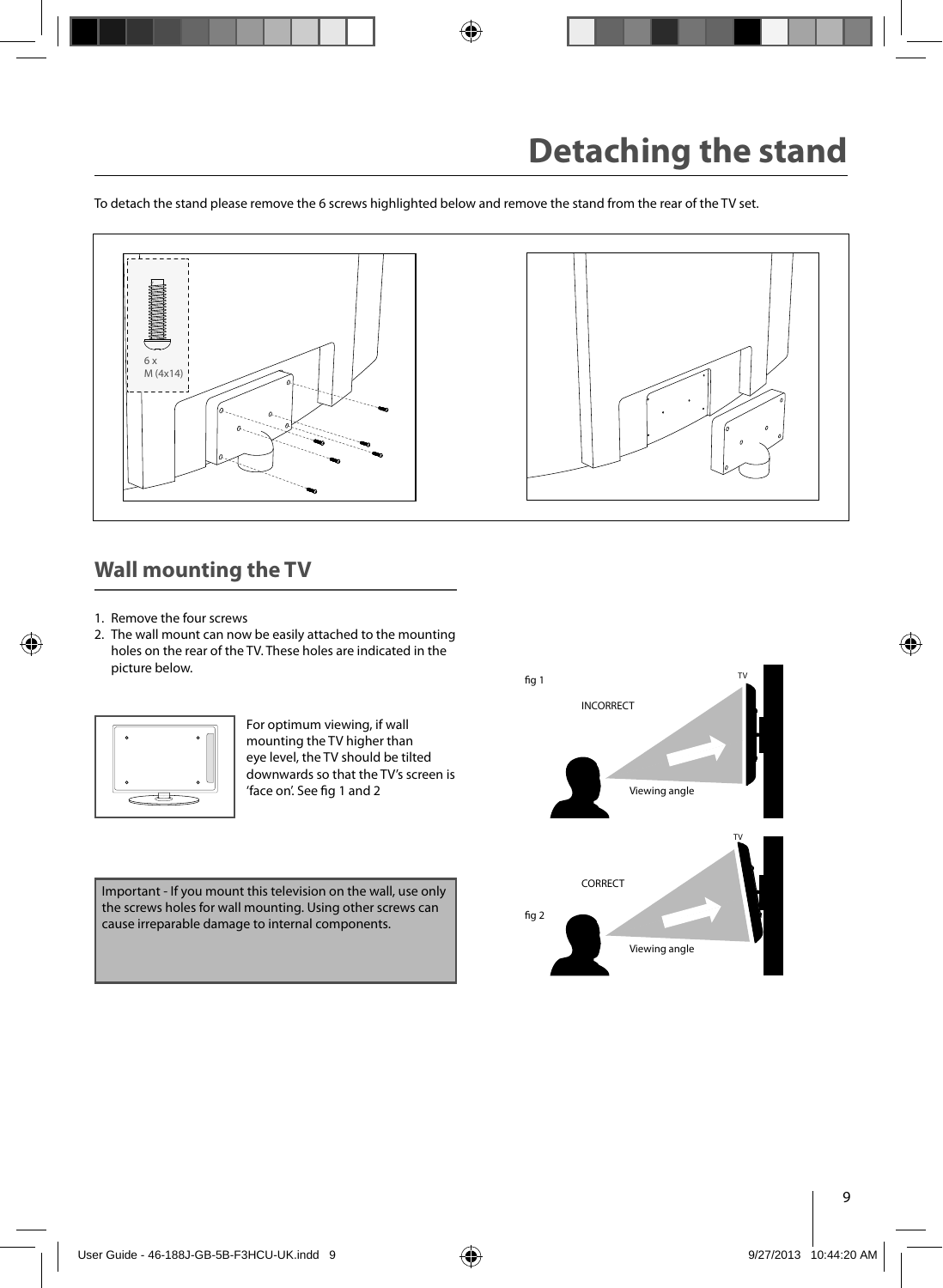# **Getting started - initial set up**

- 1. Using the RF cable supplied, connect the TV to the TV Aerial wall socket (Fig A).
- 2. Connect the power cable to the Electrical outlet (Fig B).



3. Turn on the device with marked ON/OFF switch



4. Insert the batteries supplied into the Remote control and press the Standby button to power on the TV.



### **How to connect a signal booster**

5. You will now be welcomed with the initial set-up screen. If it does not appear, on the remote control, please press [MENU] then 8-8-8-8 and the menu will appear. Press OK on the remote control and tuning will start.



6. After tuning the following screen will appear.

| <b>Auto Tuning Status</b>                                                                                                                                                                                                                                                           |  |
|-------------------------------------------------------------------------------------------------------------------------------------------------------------------------------------------------------------------------------------------------------------------------------------|--|
| Analogue Channels found                                                                                                                                                                                                                                                             |  |
| Digital Channels found                                                                                                                                                                                                                                                              |  |
| Radio Channels found                                                                                                                                                                                                                                                                |  |
| Data Channels found                                                                                                                                                                                                                                                                 |  |
| Congratulations. You have completed<br>the tuning process. Press OK to Exit.                                                                                                                                                                                                        |  |
| Note: If not all the channels were found, please try<br>connnecting a signal booster between the TV's RF input and<br>your TV aerial wall socket to improve the signal quality being<br>received by the TV. Alternatively, upgrade your Aerial to a<br>'High Gain' digital version. |  |
| Fxit<br>OK                                                                                                                                                                                                                                                                          |  |
|                                                                                                                                                                                                                                                                                     |  |



If you are missing channels, the reason for this is likely to be signal strength, you should consider connecting signal booster and re-tuning the TV.

As part of our ongoing development to reduce power consumption, we have added an extra function to this Television called 'Ecohome' (you will see this during the first time installation set up). Power consumption using the Ecohome function is approximately 15% lower than some other modes. The picture brightness is reduced using the Ecohome function. If this function is not suitable for your viewing environment, you can select other modes as necessary. (Please note, 'Professional' mode is for optimum default picture settings, however, power consumption is approximately 15% higher than 'Ecohome' mode) Please refer to the user guide section 'Picture settings' in order to change the mode to one that maybe more suitable for your environment. There is also a shortcut button on the remote control called 'P-Mode' should you wish to change to another mode.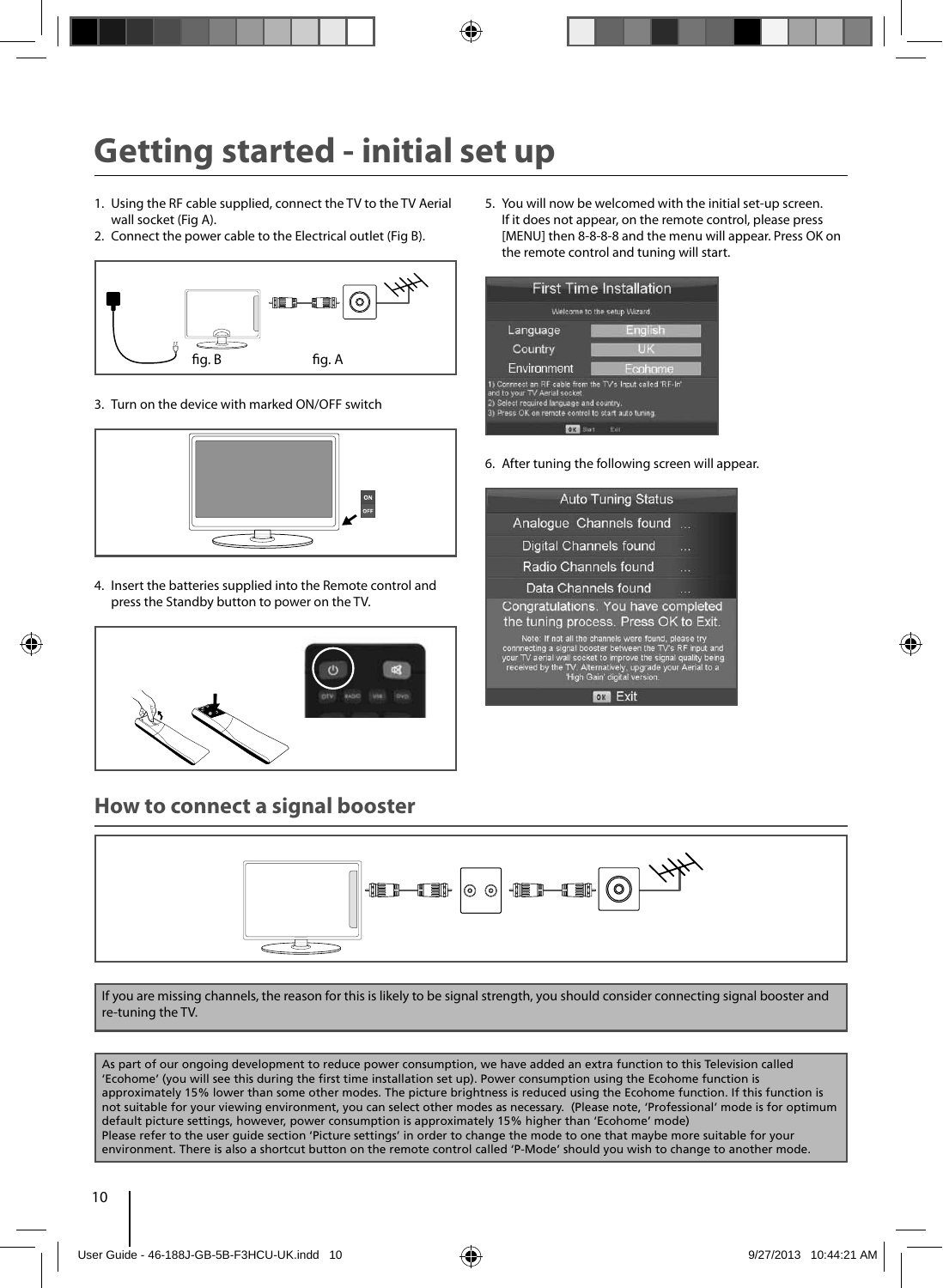## **TV buttons & Source menu**

TV with USB

|                         | Volume up and menu right             |
|-------------------------|--------------------------------------|
| $\overline{\mathbf{z}}$ | Volume down and menu left            |
| 3                       | Programme/Channel up and menu up     |
| 4                       | Programme/Channel down and menu down |
| 5                       | Displays Menu/OSD                    |
| 6                       | Displays the input source menu       |
|                         | <b>Standby Power On/Off</b>          |



#### Choosing Mode Input/Source

To switch between the different input/connections.

a) Using the buttons on the remote control:

- 1. Press [SOURCE/ AV] The source menu will appear.
- 2. Press  $[\nabla]$  or  $[\nabla]$  to select the input you require. 3. Press [OK].
- b) Using the buttons on the Television:
- 1. Press [SOURCE].
- 2. Scroll up / down using CH+/ CH- buttons to the input/ source you require.
- 3. Press Vol+ to change input/source to the one selected.

| <b>Input Source</b> |
|---------------------|
| <b>FREEVIEW</b>     |
| <b>ANALOGUE</b>     |
| <b>SCART</b>        |
| <b>COMPONENT</b>    |
| <b>VGA/PC</b>       |
| <b>HDMI1</b>        |
| HDMI <sub>2</sub>   |
| HDMI <sub>3</sub>   |
| <b>VIDEO</b>        |
| <b>USB MEDIA</b>    |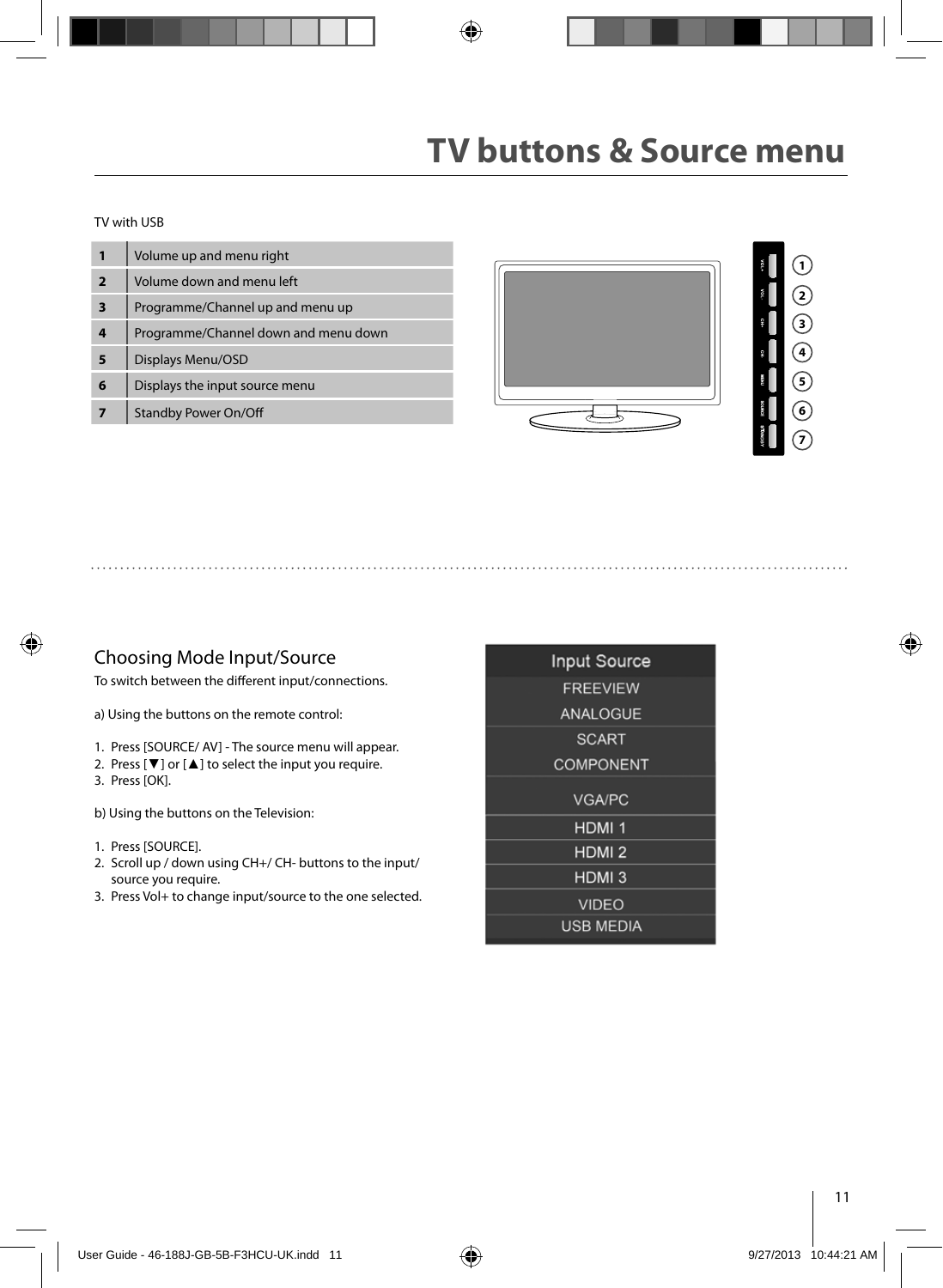## **Remote control**

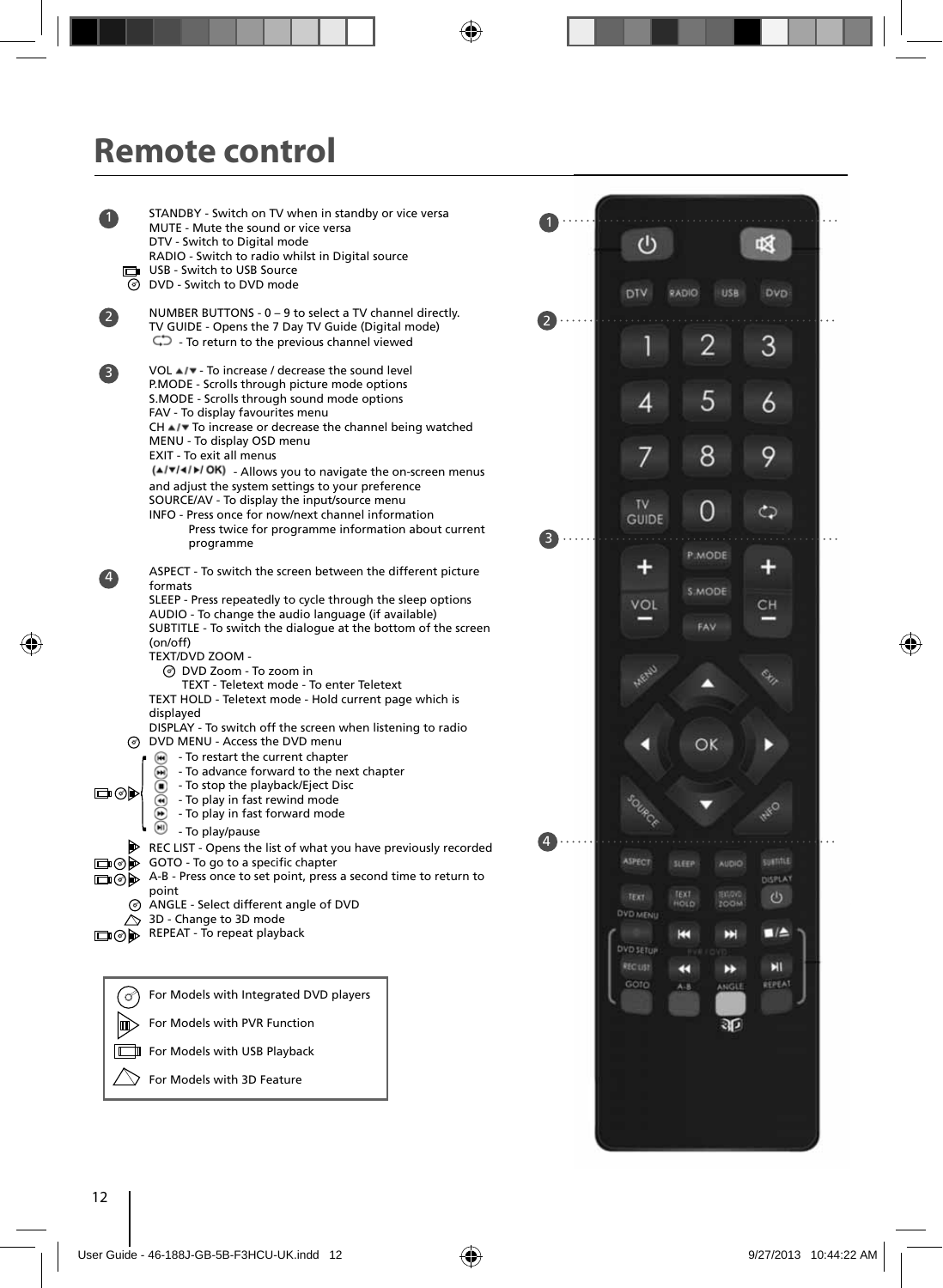### Connections

| 11 | <b>COAX Audio Out</b> | <b>Digital Coax Output</b>                   | 8  | <b>EARPHONE</b>         | 3.5mm Earphone Output |
|----|-----------------------|----------------------------------------------|----|-------------------------|-----------------------|
| 2  | <b>USB</b>            | Port USB                                     | 19 | HDMI <sub>1</sub> in    | <b>HDMI</b> input     |
| 13 | HDMI3 in              | <b>HDMI</b> input                            | 10 | HDMI <sub>2</sub> in    | <b>HDMI</b> input     |
| 4  | CI Card IN            | Common Interface Module Input                | 11 | <b>SCART</b>            | <b>SCART</b> input    |
| 5  | <b>Video-CVBS</b>     | Video Input & Audio input (Video<br>& YPbPr) | 12 | <b>VGA(PC) Audio in</b> | 3.5mm PC Audio in     |
| 6  | <b>R/L Audio In</b>   | <b>R/L Audio Input</b>                       | 13 | VGA(PC) In              | <b>VGA-PC input</b>   |
| 17 | <b>YPbPr</b>          | Component HD Input                           | 14 | <b>RF</b> In            | <b>RF</b> Input       |

| 8  | <b>EARPHONE</b>         | 3.5mm Earphone Output |
|----|-------------------------|-----------------------|
| 9  | HDMI <sub>1</sub> in    | <b>HDMI</b> input     |
| 10 | HDMI <sub>2</sub> in    | <b>HDMI</b> input     |
| 11 | <b>SCART</b>            | <b>SCART</b> input    |
| 12 | <b>VGA(PC) Audio in</b> | 3.5mm PC Audio in     |
| 13 | VGA(PC) In              | <b>VGA-PC input</b>   |
| 14 | <b>RF</b> In            | <b>RF</b> Input       |
|    |                         |                       |

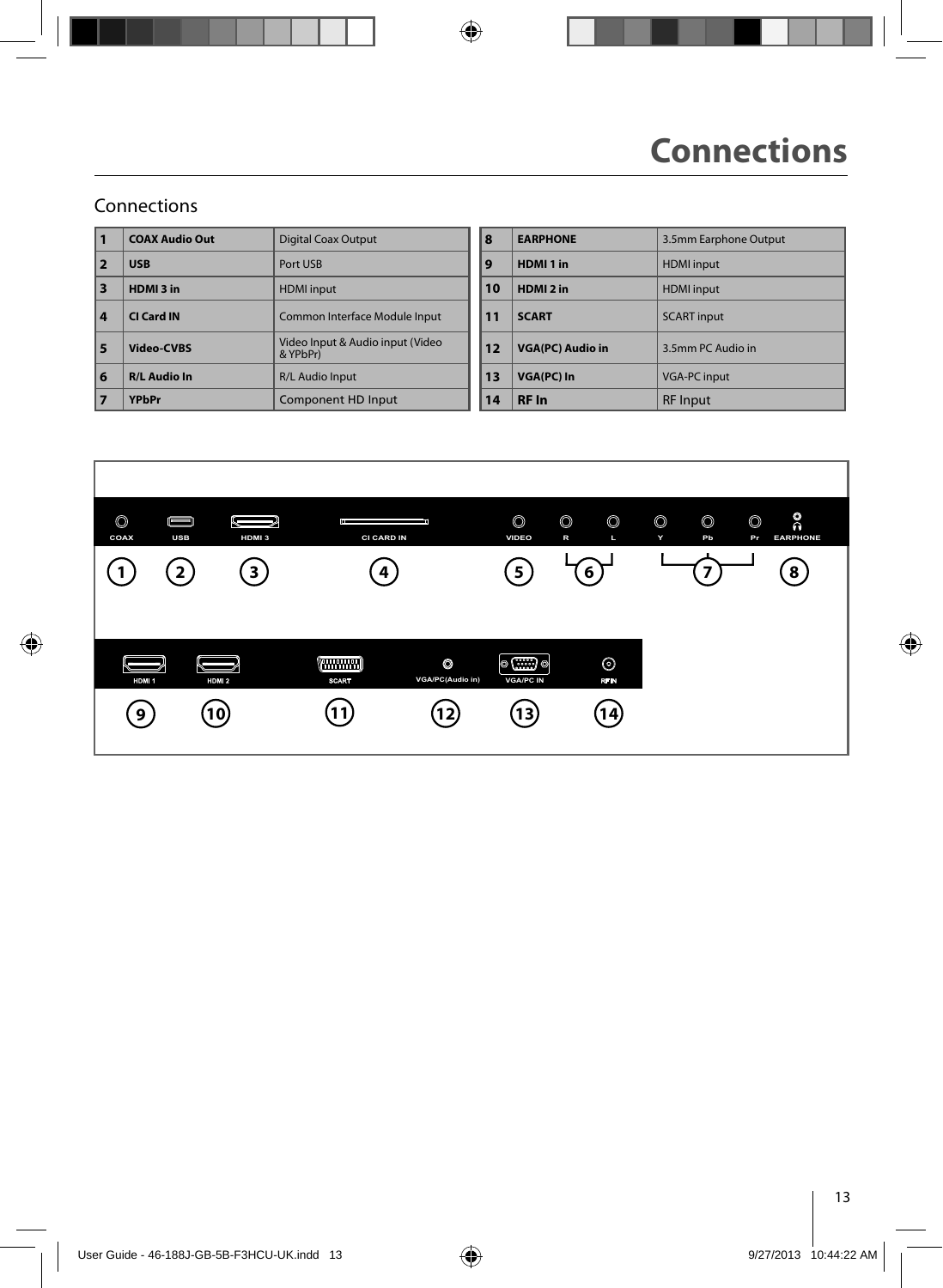### Connecting a DVD Player/Recorder, Video Recorder or Cable/Satellite Box

TVs Input/Source should be set to SCART.



### Connecting a Camcorder, Camera or Games Console

TVs Input / Source should be set to Video.



### Connecting a High Definition (HD) Device

Option 1 - via HDMI to HDMI cable

A HDMI cable can output both video and audio and enables you to enjoy digital-quality video and audio with minimal loss of quality.

TVs Input/Source should be set to HDMI.



Option 2 - via Component cable.

If you are supplied with a cable from the device which has RED, GREEN, BLUE, RED & WHITE connectors you must use included YPbPr to MINI YPbPr cable adaptor to connect via Component (for picture) and by phono cable (for sound). TVs Input / Source should be set to Component.



**Note:** To use this model TV as a PC/laptop monitor it will need to be connected via the VGA input, it can not be used as a PC/laptop monitor via the HDMI input. The HDMI Input is provided to view digital content with compatible external devices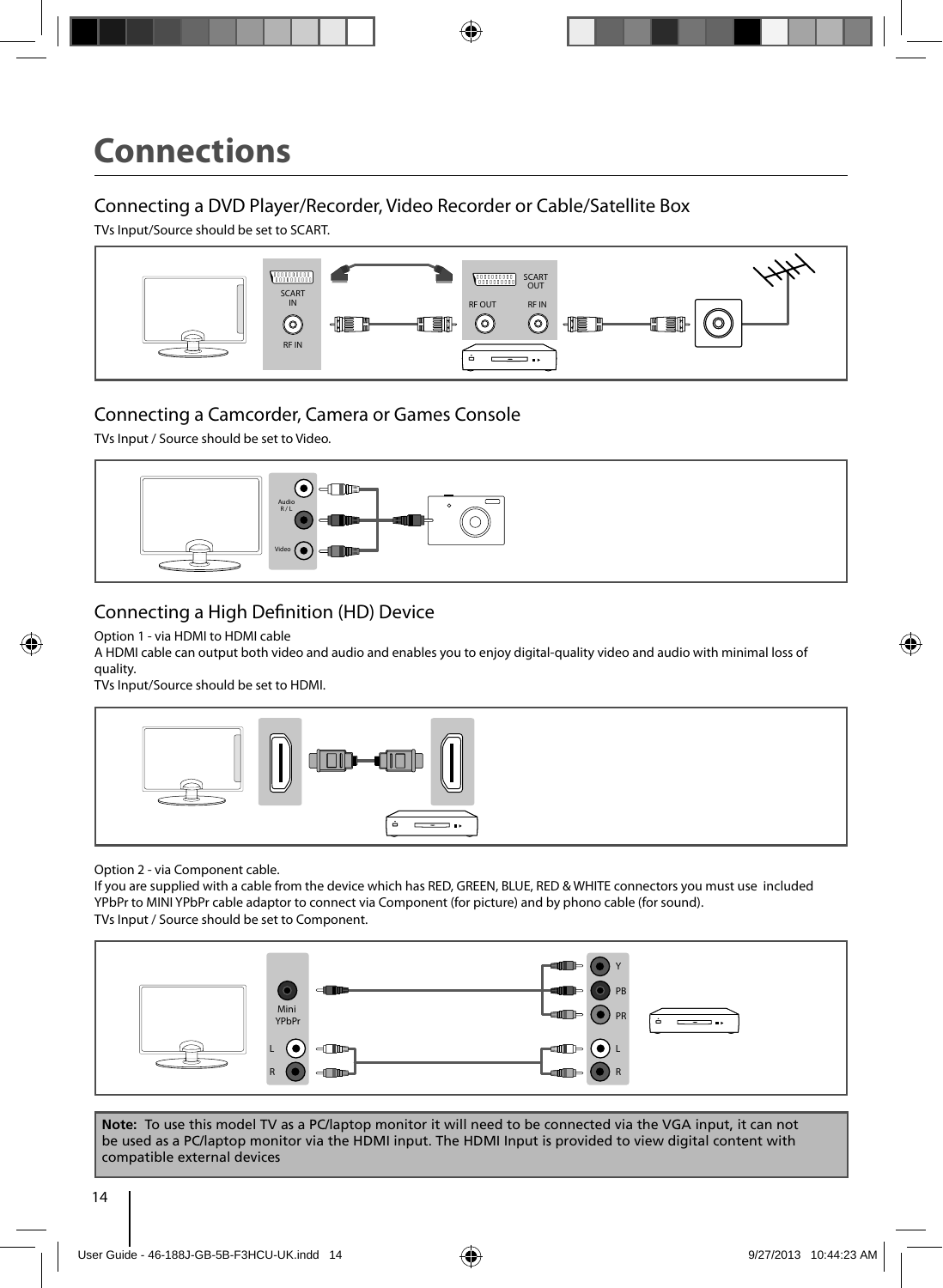### **TV Menu Operation**

To access this menu, press the [MENU] button on the remote control. To enter a menu press [OK]



If you wish to make changes to any of the default settings, use the scroll  $(A/\nabla/\blacktriangle)$  buttons. To confirm any settings press [OK] button.

To exit this menu at anytime, press [EXIT] button.

## **Channel menu**



**Auto Tuning** - Allows you to retune the television for all digital channels, digital radio stations and analogue channels.

**ATV Manual Tuning** - Allows you to manually tune your analogue signal.

**Freeview Manual Tuning** - Allows you to manually tune your digital signal.

**Programme Edit** - Allows you to delete, skip and add favourite channels.

| Programme Edit        |         |
|-----------------------|---------|
| 1 BBC1                | Lens.   |
| $2$ BBC <sub>2</sub>  | $254 -$ |
| $3$ ITV1              | 182     |
| <b>Channel 4</b><br>п | (29)    |
| 5 five                | 188     |
| 6 BBC3                | 100     |
| 7 BBC4                | itty.   |
| B ITV2                | m       |
| 9 SKY1                | $-1274$ |
| <b>10 SKY2</b>        | . pre-  |
| Detaile               | Skia    |
| <b>OLD DIA</b>        |         |

**Schedule List** - Lists your programme reminders.

**Signal Information** - Displays signal strength and quality information.

**CI Information** - Pay per view services require a "smartcard" to be inserted into the TV. If you subscribe to a pay per view service the provider will issue you with a 'CAM' and a "smartcard". The CAM can then be inserted into the COMMON INTERFACE PORT (CI Card In).

#### **Picture menu**

|         | 姿                | ₽ | Æ                                                                   | ര                                              | ê | Ħ                                                      |  |
|---------|------------------|---|---------------------------------------------------------------------|------------------------------------------------|---|--------------------------------------------------------|--|
|         | <b>PICTURE</b>   |   | Contrast<br><b>Brightness</b><br>Colour<br>Tint<br><b>Sharpness</b> | Picture Mode<br>Colour Temp<br>Noise Reduction |   | Standard<br>50<br>50<br>50<br>50<br>50<br>Normal<br>On |  |
| ._ Move | <b>EE</b> Return |   | <b>Ez</b> Select                                                    |                                                |   | <b>m</b> Ext                                           |  |

**Picture Mode** - Choose from the following presets.

| Standard | Default settings                                                                                                                                                                                                                                                                                                                     |
|----------|--------------------------------------------------------------------------------------------------------------------------------------------------------------------------------------------------------------------------------------------------------------------------------------------------------------------------------------|
| Dynamic  | Recommended settings for fast moving<br>pictures                                                                                                                                                                                                                                                                                     |
| Mild     | Set to be lighter in colour and less bright                                                                                                                                                                                                                                                                                          |
| Personal | Lets you manually alter all the settings                                                                                                                                                                                                                                                                                             |
| Ecohome  | Power saving mode which reduces the energy<br>used by up to 25% (by reducing the power to<br>the LED/LCD panel). In Ecohome mode, the<br>TV will switch itself to Standby mode after<br>4-5 hours in the event that the TV buttons or<br>remote control buttons are not pressed (see<br>the time menu to de-activate this function). |

**Contrast** - Switch the balance between black and white. **Brightness** - Increase or decrease the brightness of the picture. **Colour** - Increases the colour from black and white.

**Tint** - Lets you increase or decrease the level of tint within the picture.

**Sharpness** - Increase or decrease the sharpness of the picture.

**Colour Temperature** - Choose from the following presets.

| Normal | Default settings                   |
|--------|------------------------------------|
| Warm   | Increases red within the picture   |
| Cool   | Increases blue within the picturew |

**Noise Reduction** - Choose from the following presets.

| Off     | Turns noise reduction off  |
|---------|----------------------------|
| Low     | Minor system adjustment    |
| Middle  | Medium system adjustments  |
| High    | Maximum system adjustments |
| Default | Default settings           |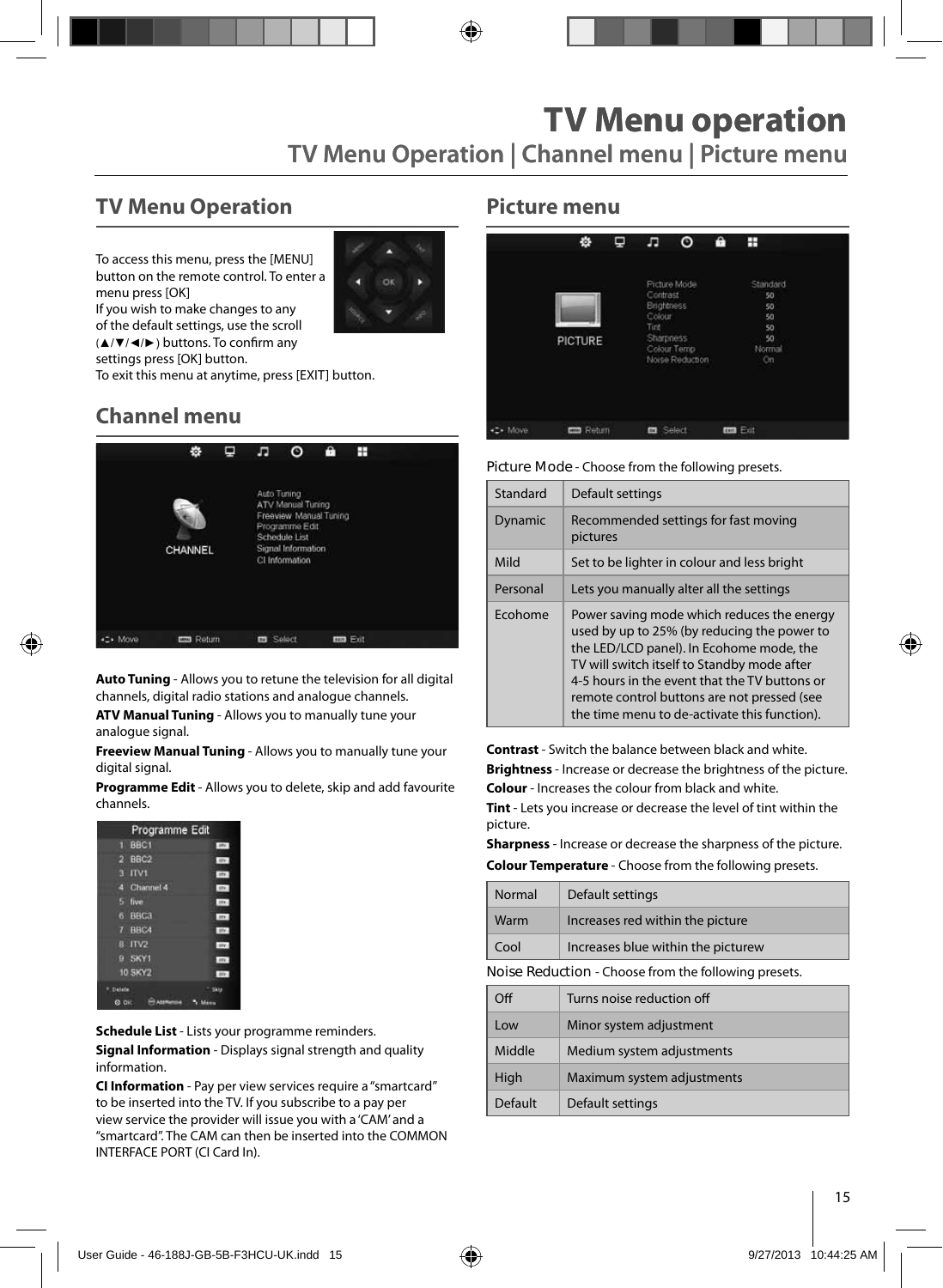## **TV Menu operation TV Menu Operation | Channel menu | Picture menu | 3D Settings**

### **3D Settings**

For the best 3D picture effect, watch your TV from vertical angle +/- 10°.

**3D Type**- When connecting a 3D product sometimes the picture maybe displayed incorrectly; choose from the following settings to correct this. You can toggle these settings by pressing the '3D' button on your remote (see page 11).

| 3D Off               | Default settings                                                                                                                                                                                                                                                                                                                                                                                                                                                                                                                                 |
|----------------------|--------------------------------------------------------------------------------------------------------------------------------------------------------------------------------------------------------------------------------------------------------------------------------------------------------------------------------------------------------------------------------------------------------------------------------------------------------------------------------------------------------------------------------------------------|
| Side by Side         | 3D format is commonly used in 3D broadcasting, works by halving the horizontal resolution of videos to<br>store left and right eye images in each frame. It effectively displays up to 960 x 1080 pixel pictures to each<br>eye, enabling TV stations to telecast 3D content at a much lower bandwidth compared with 3D Blu-ray discs.<br>Typical supported resolutions are limited to 720p and 1080i for 3D TV programs.<br>Users will need to manually select the correct 3D format to properly display side-by-side<br>3D content on a 3D TV. |
| <b>Top Bottom</b>    | 3D format is alternative for 3D broadcast, which is pretty similar to side-by-side 3D except that it halves the<br>vertical resolution instead. Available primarily up to 720p resolution, top-and-bottom 3D offers 1280 pixels<br>horizontally. The higher pixel count is generally considered more suitable for displaying panning motion in<br>sports programs.                                                                                                                                                                               |
| <b>Frame Packing</b> | As its name suggests, this format stacks the left and right eye images in each frame to retain the content's<br>original resolution for the best 3D pictures. Most, if not all, 1080p 3D Blu-ray movie discs and 720p PS3 3D<br>games are produced utilizing this technique. Another key differentiator is that all 3D TVs should be able to<br>automatically detect frame-packing 3D signals and correctly display the content without user intervention.                                                                                       |
| Line by Line         | The picture signals for left and right eyes are interleaved in alternate lines. The left clip's resolution is halved<br>then placed in the odd lines of the video stream. Correspondingly, the right clip's resolution is halved then<br>placed in the even lines of the video stream. When combined the video stream totals 1920×1080.                                                                                                                                                                                                          |

**Exchange 3D L/R-** change picture sequence for different viewing

2D to 3D- Changes the picture from regular 2 dimensions to 3 (3D). Please note as content is being changed by the TV the effects are limited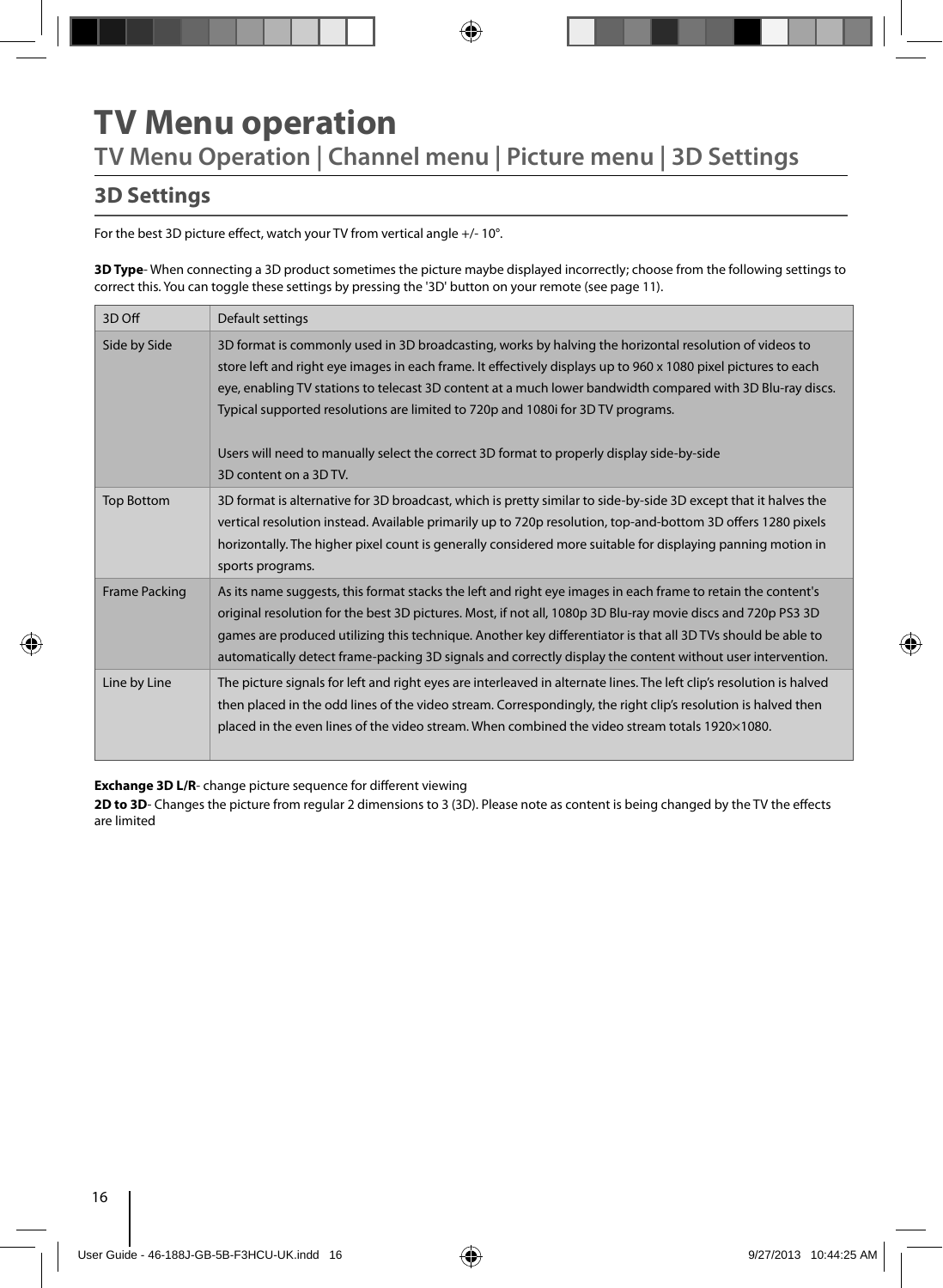### **Sound menu**

|        | ło.               | Φ | c                                                    | O                                                 | A | H                                              |  |
|--------|-------------------|---|------------------------------------------------------|---------------------------------------------------|---|------------------------------------------------|--|
|        | SOUND             |   | <b>Treble</b><br><b>Bass</b><br>Balance<br>AD Switch | Sound Mode<br>Auto Volume Level<br>Digital Output |   | Standard<br>50<br>50<br>50<br>On<br>Auto<br>50 |  |
| · Move | <b>ESS</b> Return |   | $\omega$                                             | Select                                            |   | m Ext                                          |  |

**Sound Mode** - Choose from the following presets:

| Standard     | Default settings                        |
|--------------|-----------------------------------------|
| <b>Music</b> | Emphasises music over voices            |
| Movie        | Provides live and full sound for movies |
| Personal     | Selects your personal sound settings    |
| Sports       | Emphasises sound for sports             |

Tip: Treble and bass levels can only be adjusted when the sound mode 'Personal' is selected.

**Treble** - To adjust the amount of high frequency within the sound.

**Bass** - To adjust the amount of low frequency within the sound. **Balance** - To switch the sound between the left and right speakers.

**Auto Volume Level (AVL)** - When 'on' is selected, the volume will stay at a constant level regardless of input/source.

**Digital Output** - This is the digital COAX Audio output. Choose from the following options:

| $\Omega$   | Default settings                                                                                                                                                   |
|------------|--------------------------------------------------------------------------------------------------------------------------------------------------------------------|
| Auto       | <b>Emphasises music over voices</b>                                                                                                                                |
| <b>PCM</b> | Select this option if you are connecting to a<br>Stereo Hi-fi via coax cable (Pulse-code<br>modulation (PCM) is a digital representation<br>of an analogue signal) |

**AD Switch**- This allows the user to turn AD (Audio Description) on or off (Audio Description is a service available on certain programmes. It provides a description of what is happening during the selected programme for a person who is visually impaired)

#### **Time menu**

|          | 资             | ₽ | л                                                                     | $\circ$      | A | Ŧ                                                  |              |  |
|----------|---------------|---|-----------------------------------------------------------------------|--------------|---|----------------------------------------------------|--------------|--|
|          | TIME          |   | Clock<br>Off Time<br>On Time<br>Time Zone<br>Sleep Timer<br>OSD Timer | Auto Standby |   | Off<br>Off<br>Off<br>Off<br>Off<br>30 <sub>5</sub> | 04/Aug 10:00 |  |
| +2+ Move | <b>Return</b> |   | <b>m</b> Select                                                       |              |   | <b>Dial</b> Exit                                   |              |  |

**Clock** - Set the date and time.

**Off Time** - Allows you to set a specific time for your TV to turn off.

**On Time** - Allows you to set a specific time for your TV to turn on, the channel it will then display, the source it will be on and also the volume. This function can then be toggled to repeat every day or a certain day.

**Time Zone** - Change your current time zone

**Sleep Timer** - Lets you set the sleep timer so the television automatically switches off after a set amount of time. Off -> 10min -> 20min -> 30min -> 60min -> 90min -> 120min -> 180min -> 240min.

**Auto standby** - Toggle the Function on and off.

**OSD Timer** - Lets you adjust the amount of time the On Screen Menu stays on the screen before disappearing

## **Lock Menu**

|        | ×                 | ۵ | л                | റ                                                                                                                                            | a | H                                    |  |
|--------|-------------------|---|------------------|----------------------------------------------------------------------------------------------------------------------------------------------|---|--------------------------------------|--|
|        | LOCK              |   | Key Lock         | System Lock<br><b>Parental Guidance</b><br>Default Source<br>Default Channel<br>Source Lock<br>Channel Lock<br>Max Volume<br>Change Password |   | Off<br>Off<br>Off<br>Off<br>١<br>100 |  |
| - Move | <b>EEE</b> Roturn |   | <b>Ed</b> Solect |                                                                                                                                              |   | mm Exit                              |  |

**System Lock** - Allows you to lock or unlock the menu. You will be asked to enter a 4 digit password use the **◄** button to quit the password input. Use the **►** button to clear. Default password is 0000.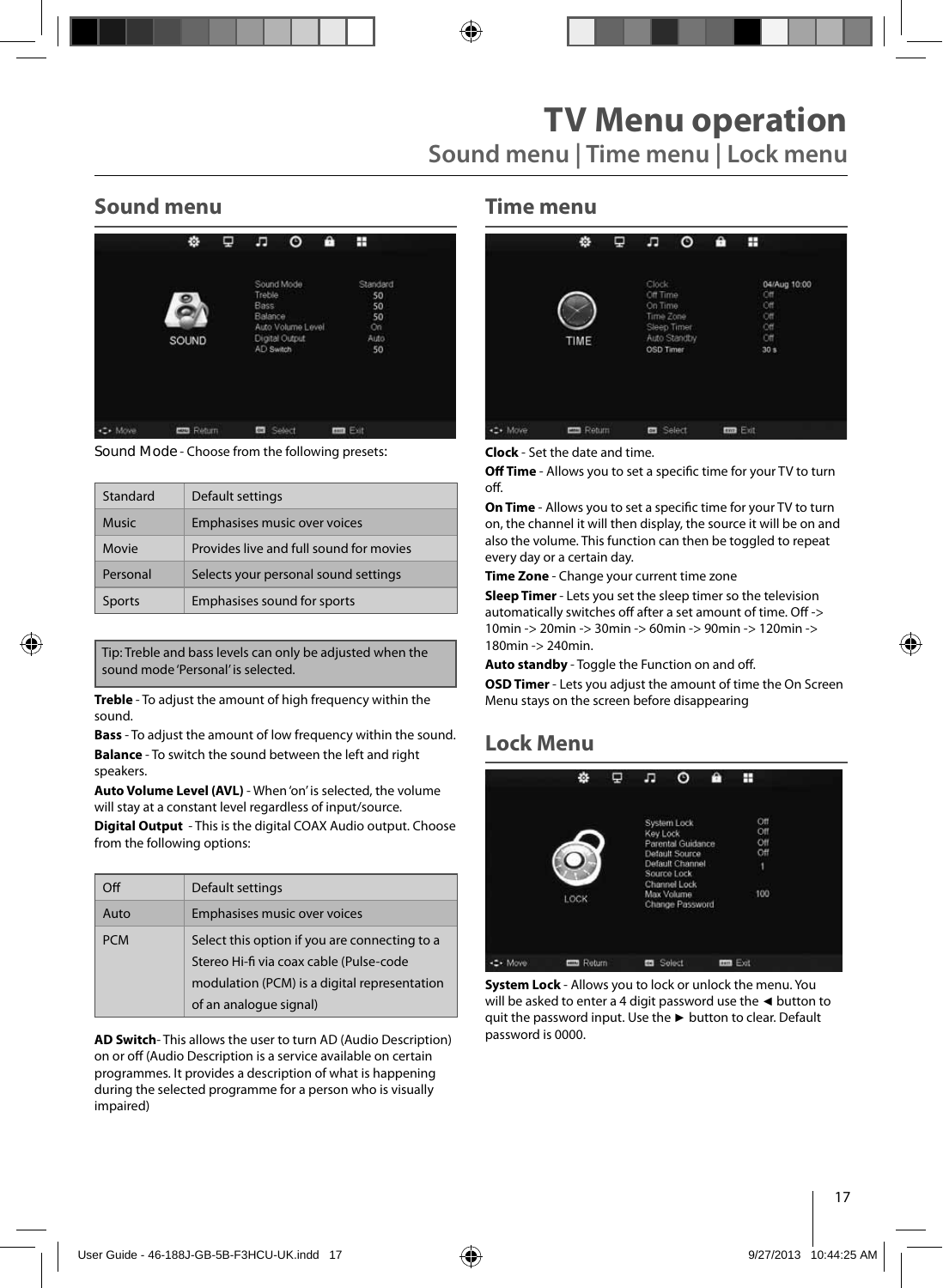# **TV Menu operation**

### **Setup menu**

**Key Lock** - Allows you to lock the buttons on the side of the TV set

**Parental Guidance** - Allows you to set the rating to block certain content based on age information

**Default Source** - Allows the user to set the default source. The default source is the source the TV starts on when first switched on

**Default Channel** - Allows the user to set a channel as the default channel on the Digital source. The default channel is the channel the TV starts on when first switched on

**Source Lock** - Allows you to lock the source menu

**Channel Lock** - Allows you to lock certain channels manually **Max Volume** - Allows you to adjust and set the maximum volume

**Change Password** - Allows you to change the password

### **Setup menu**



**Language** - Allows you to change the language of the menu. **TT Language** - Encoding settings for the proper display of teletext characters

**Audio language** - Allows the user to change the audio language

**Subtitle Language** - Allows the user to change the subtitle language

**Hearing Impaired** - This allows the user to turn on the Hearing Impaired function, this produces subtitles on the screen which provide a description of what is happening during the selected program.

**Aspect Ratio** - Within the EU the picture format varies depending on the channel/broadcast. There are a number of different options to best meet your needs.

**Auto** - Automatically displays the best picture format. So the picture is in the correct position. May have black lines at the top/bottom and/or sides.

**Original** - Will display the picture from the broadcaster without any change.



**Zoom** - The picture is the correct proportion but zoomed in to fill the screen.

**4:3** - Displays the 4:3 picture in its original size. Side bars are shown to fill the 16:9 screen.

**16:9** - Fills the screen with a regular 16:9 signal and the 4:3 signal will be streched to fill the screen.



**14:9** - Displays the 14:9 picture in the correct proportion. As a result side bars are shown on the screen.

**Blue Screen** - Changes the background when there is no input between clear and a blue background (Only available on some sources).

#### **Reset:**

**Reset Menu System -** This resets the menus to factory settings.

**Reset TV Channels** - This clears all the TV channels from the television.

**Software Update (USB)** - From time to time we may release new firmware to improve the operation of the television (available to download). This menu lets you install the new software/firmware onto the television. Further details of how to do this will be issued with the firmware. Contact the helpline or refer to the 'product support' section of the website. \* after proper software update, remove USB device from TV and delete softwares from USB device.

**HDMI CEC (Consumer Electronic Control)** - Allows HDMI devices to control each other and allows the user to operate multiple devices with one remote control. (only available with compatible devices)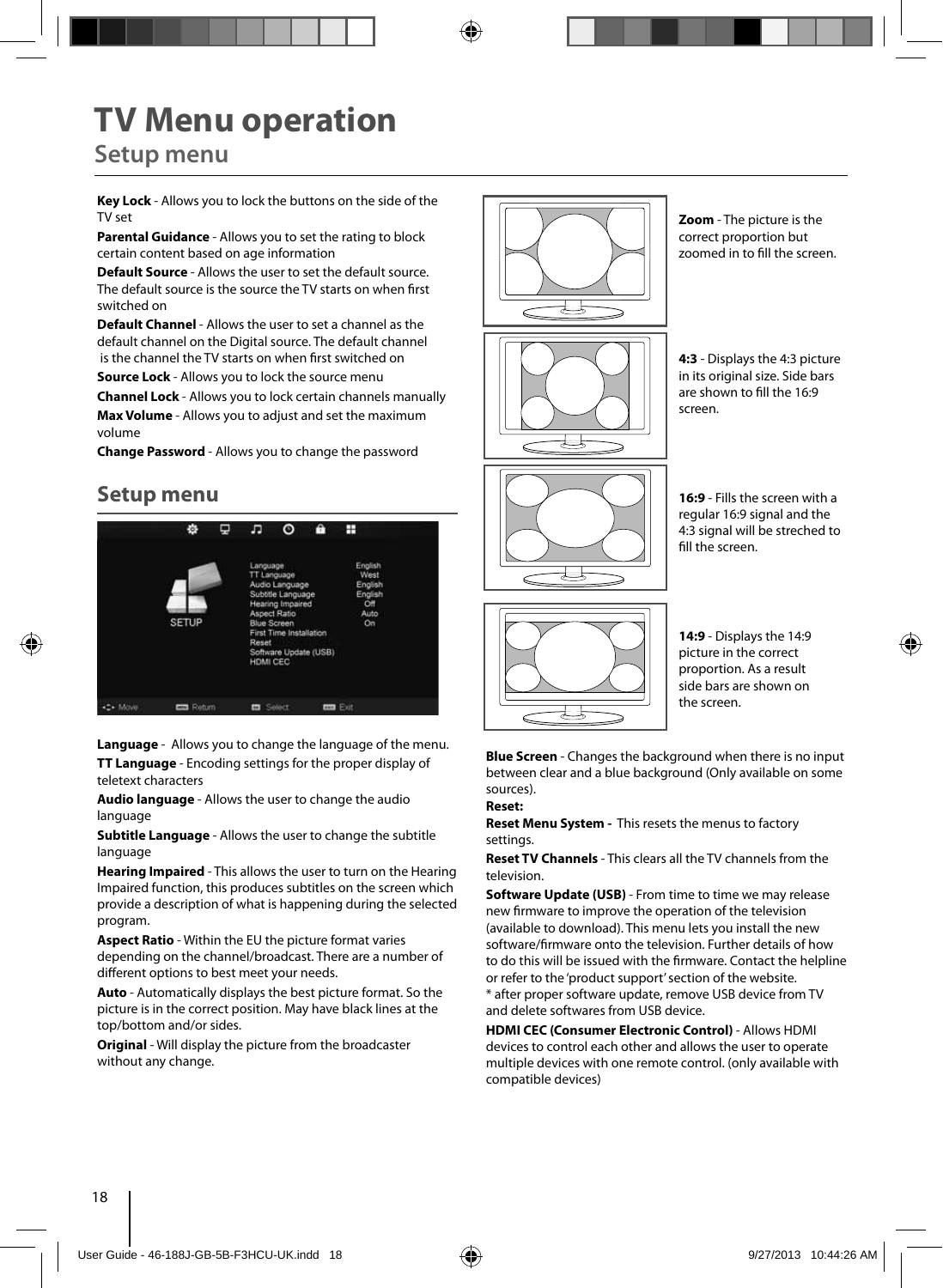## **Using the television as a computer monitor**

IMPORTANT – Before connecting the computer to the television you must ensure the computer settings are correct for the television. You MUST do this using your old monitor.

How to set up for Windows XP, Windows Vista & Windows 7 (connecting via VGA cable to the TV).

- 1. Switch on your computer.
- 2. When finished booting up right click your mouse anywhere on the screen.
- 3. Left click your mouse on Properties/ Personalise.
- 4. Left click your mouse on Setting/Display Settings. Ensure the screen resolution is set to what is shown in the technical specifications section toward the rear of this user guide. To correct the resolution to that of the television move the slider.
- 5. Left click your mouse on Advance/Advanced Settings and left click on Monitor.
- 6. Left click on the drop down for Screen refresh rate and select 60 Hertz, if you experience picture noise or 'flickering', select 50 hertz or 70 hertz.
- 7. Click on Apply, then click Yes and the settings will be saved.
- 8. Now switch off your computer and connect the television (as shown).
- 9. Switch on the TV, select the input/source to VGA/PC and re-start your PC.

#### **Connecting a Laptop**

In addition to the above if you are connecting a laptop to the television you will also need to activate the VGA connection on the laptop. This can vary based on the brand of laptop you have, on many brands/models, it is as per below.

- 1. Connect the laptop to the television.
- 2. On the Laptop push buttons The screen will now switch to the television.



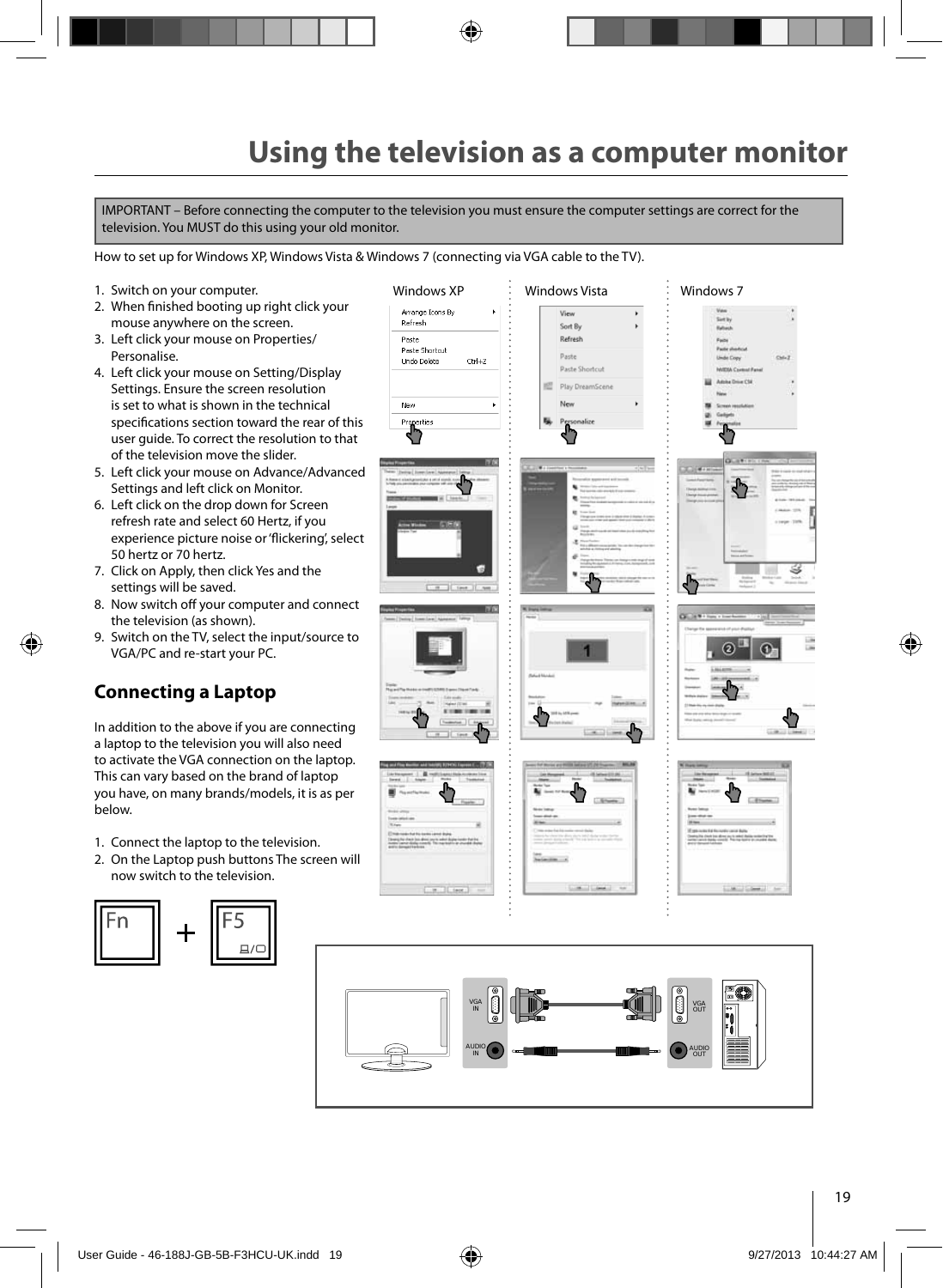## **TV Menu operation PC Settings | 7 Day TV Guide**

### **PC Settings**



**Auto Adjust** - Lets you automatically configure the television to be used as a computer monitor.

**H Offset** - Changes the horizontal position of the picture. **V Offset** - Changes the vertical position of the picture.

Tip: If the computer is left in-active for a period of time, the television will switch into a 'sleep' state (the screen will power off to save power). To switch back on press the **Postandby button. Postandby button. Postandby button.** 

## **7 Day TV Guide**

TV Guide is available in Digital TV mode. It provides information about forthcoming programmes (where supported by the Digital channel). You can view the start and end time of all programmes and on all channels for the next 7 days and set reminders.

1) Press [TV GUIDE]. The following 7 Day TV Guide will appear.

|                     |                                                                                                                                                                                                                                                                                                                       | 7 Day TV GUIDE               |                                 |
|---------------------|-----------------------------------------------------------------------------------------------------------------------------------------------------------------------------------------------------------------------------------------------------------------------------------------------------------------------|------------------------------|---------------------------------|
| Season <sub>2</sub> | 10 Years Younger: The Challenge<br>Support worker Janice Cassidy's lifestyle of long working hours and a penchant for tanning<br>has taken its toll, while the shess of bringing up two daughters and heavy smoking has<br>affected interior designer Shere Morady. Surgeon Jan Stanek and the Nam set out to provide |                              |                                 |
|                     |                                                                                                                                                                                                                                                                                                                       |                              | 04 Aug 2010 10:42               |
| BBC <sub>1</sub>    | 05:00-06:00                                                                                                                                                                                                                                                                                                           |                              | 10 Years Younger: The Challenge |
| BBC <sub>2</sub>    | 06:00-06:30                                                                                                                                                                                                                                                                                                           | <b>The Simpsons</b>          |                                 |
| ITV <sub>1</sub>    | 06:30-07:00                                                                                                                                                                                                                                                                                                           | Hollyoaks                    |                                 |
| Channel 4           | 07:00-08:00                                                                                                                                                                                                                                                                                                           | Channel 4 News               |                                 |
| five                | 08:00-09:00                                                                                                                                                                                                                                                                                                           |                              | How to Look Good Naked          |
| BBC <sub>3</sub>    | 09:00-10:00                                                                                                                                                                                                                                                                                                           |                              | Newlyweds: The One Year Itch    |
| BBC4                | 10:00-11:15                                                                                                                                                                                                                                                                                                           | <b>Big Brother</b>           |                                 |
| ITV <sub>2</sub>    | 11:15-11:45                                                                                                                                                                                                                                                                                                           | The Big Bang Theory          |                                 |
| * Record            | # Remind                                                                                                                                                                                                                                                                                                              | Pray Day<br><b>Move View</b> | Next Day<br><b>O</b> Display    |

2) Navigate through the menu using  $\blacktriangle \blacktriangledown \blacktriangleright \blacktriangle$ 

You can now:

Set a reminder by pressing GREEN View a previous day by pressing YELLOW View the next day by pressing BLUE

3) Press [EXIT] to exit the 7 day TV Guide.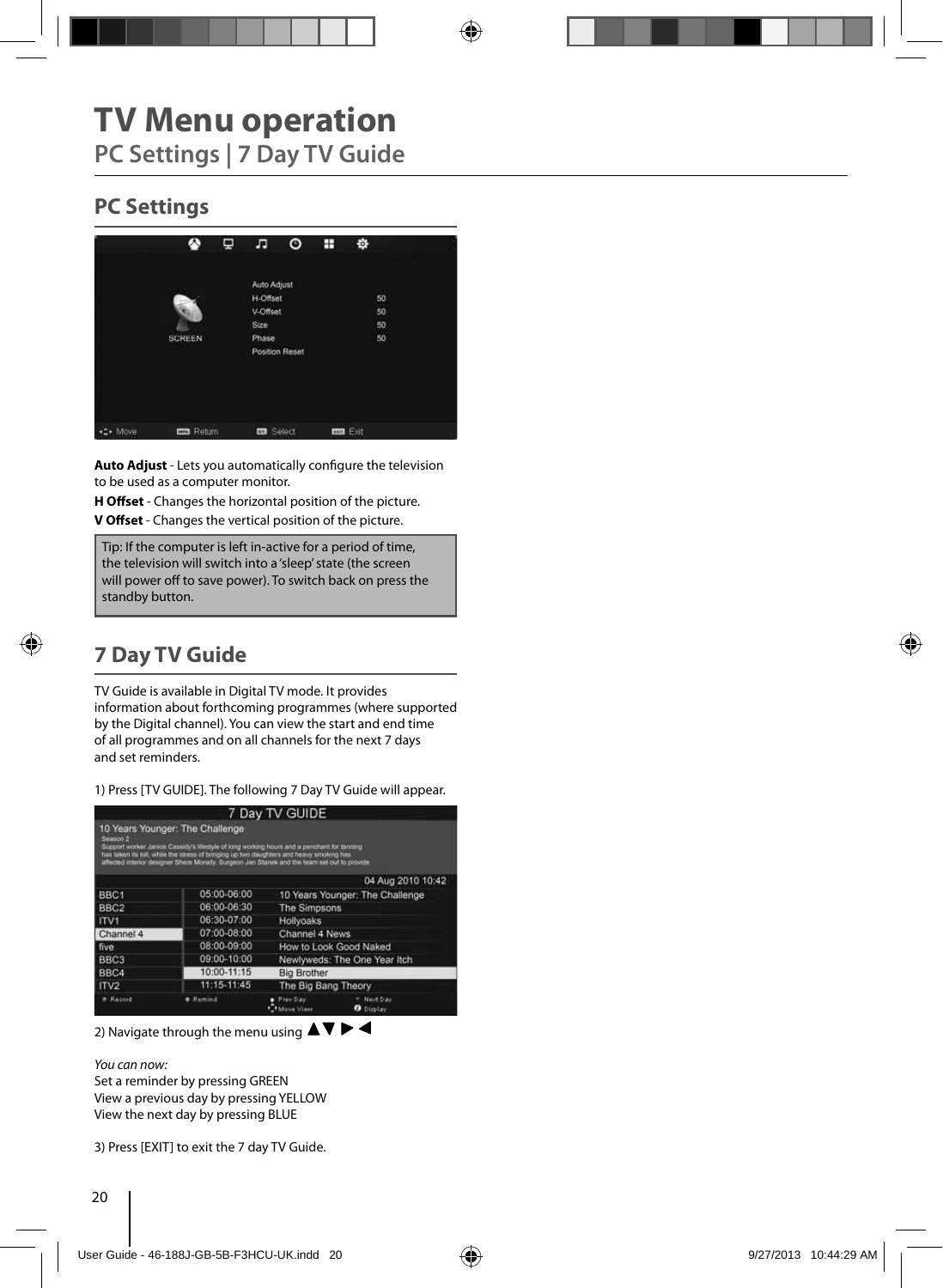USB mode offers playback of various different types of content that you have saved on your USB Memory Stick.

Please refer to technical specification page for compatible file types

On switching to USB source the above menu screen will appear. The content will be divided into Photo, Music, Movie and Text based on file type.



You can navigate through the menus using the scroll ▲/▼/◀/▶buttons. To confirm the item you wish to play/view press [OK] button.



You can now access the item. Press OK to view.



Select the drive you require. (If your drive only has 1 partition you will only see 1 item).



While viewing you control the item using or by pressing ( i ) and using  $\triangle$ /▼/◀/► and (OK) shown in fig (1) below

Fig (1)

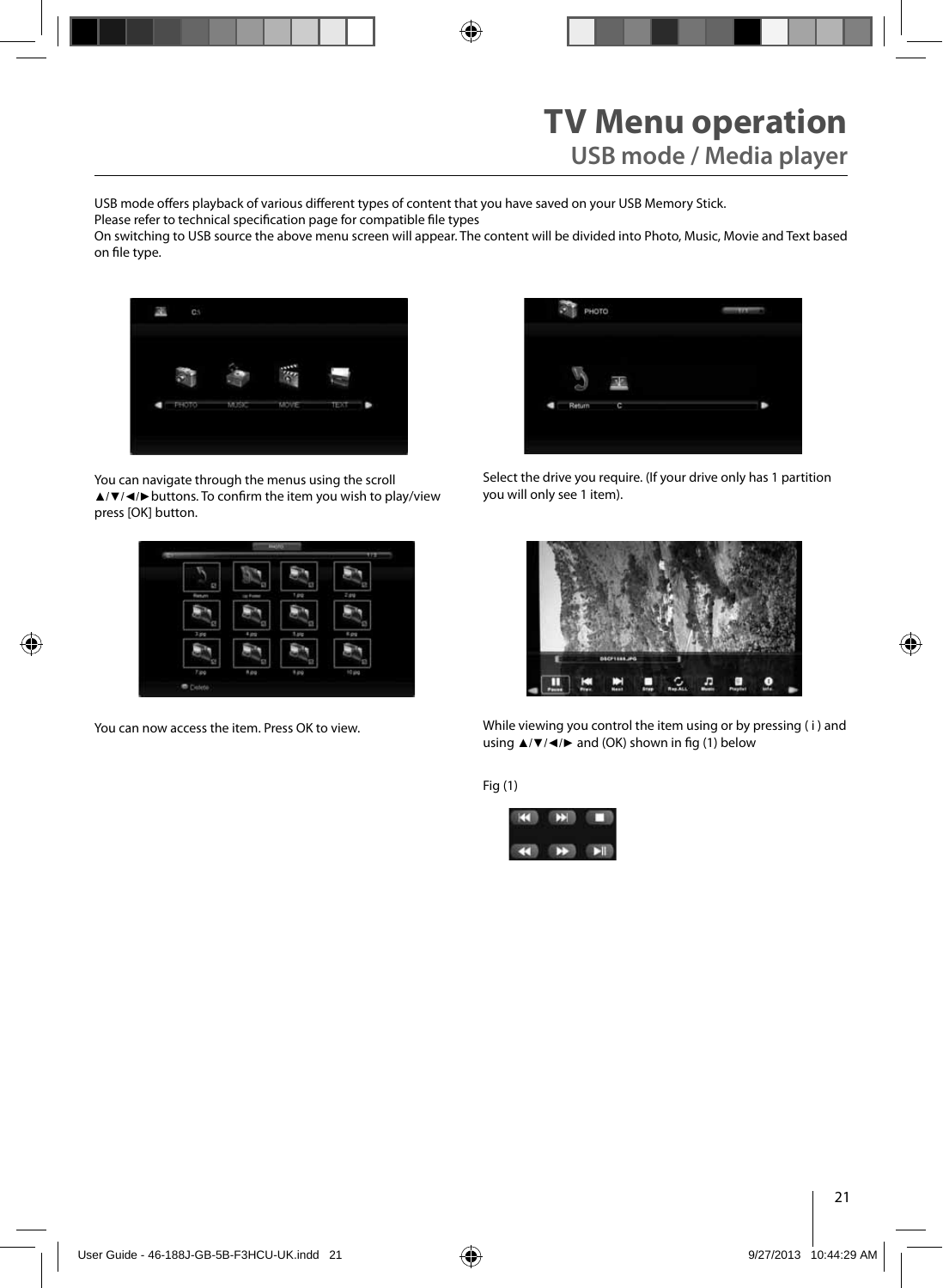## **OPERATING THE TV WITH A UNIVERSAL OR SKY (BSKYB) REMOTE CONTROL**

#### **Option 1) Connecting your TV to your Sky box (when both the TV and Sky Box are located in the same room)**

Depending on your Sky Box & TV model, connect either by SCART or HDMI cables (available separately)

If connecting by SCART, select the 'Input source' on the TV as SCART.

If connecting by HDMI, select the 'Input source' on the TV as HDMI (if the TV has more than 1 HDMI port, ensure you select the input source to match the HDMI numbered port on the rear of the TV)

If you wish to use your Sky remote to operate the TV's functions, you will need a Sky remote control (Revision 9 or later) and you will need to programme a 4 digit code into it. See bottom of this page.



#### **Option 2) Connecting your TV to your Sky box (when your Sky box is located in a**  different room to the TV)

Please note, if you are adding a 'Magic Eye/TV Link' to your system so that you can use your Sky remote control to change the Sky channel in the room where the 2nd TV is located, please refer to the instructions included with the TV link/magic eye in order to ensure the RF or RF2 output on your Sky box is powered on. (The red LED light on the TV link/magic eye will light up if the RF / RF2 output is correctly set up) If you do not have the instructions that came with the TV link/magic eye, instructions on how to do it can be found on our web site.



1) To tune the TV to the Sky box, on the 2nd TV, select the 'Analogue' input source.

2) Select the channel that you wish to store the Sky

box/channel on. (If you do not use channels 1-5 because you no longer have analogue terrestrial channels after digital switchover, you may choose to select channel 1 to store the Sky box/channel, if you still have and use analogue channels 1-5, you may for example decide that channel 6 is the best option for you)

3) Press the corresponding number on the remote control to select the desired analogue channel chosen as per point 2 above. 4) On the TV remote control, press Menu. Now navigate through the menus to select Manual Tuning or Analogue Manual tuning (refer to the Tuning/Channel menu section of this user guide if necessary)

5) Manually tune in the channel (usually, the Sky box is at a frequency between 800Mhz and 850Mhz) once the Sky box/channel is found, press 'OK' to store it.

If you wish to use your Sky remote to operate the TV's functions, you will need a Sky remote control (Revision 9 or later) and you will need to programme a 4 digit code into it. See below.

#### **Using a Sky Remote or a Universal Remote to operate your TV**

**Sky Remote Control** - If you wish to use your Sky remote to operate the basic functions of your TV, you need to programme a 4 digit code into it. Please note. you will need the latest Sky Revision 9 remote control as this is the only version that includes the latest software/firmware necessary to operate this model of TV. The code required for this television is 2134. If you wish to upgrade/replace your existing Sky remote control to the latest version, you can do so on our web site.

**Universal Remote Control** - If you wish to use a Universal remote control to operate your TV, please refer to the web site for a full list of codes. (Please note we only have codes for One for All branded remote controls, if you have an alternative brand of Universal remote, please refer to the manufacturer for the code.)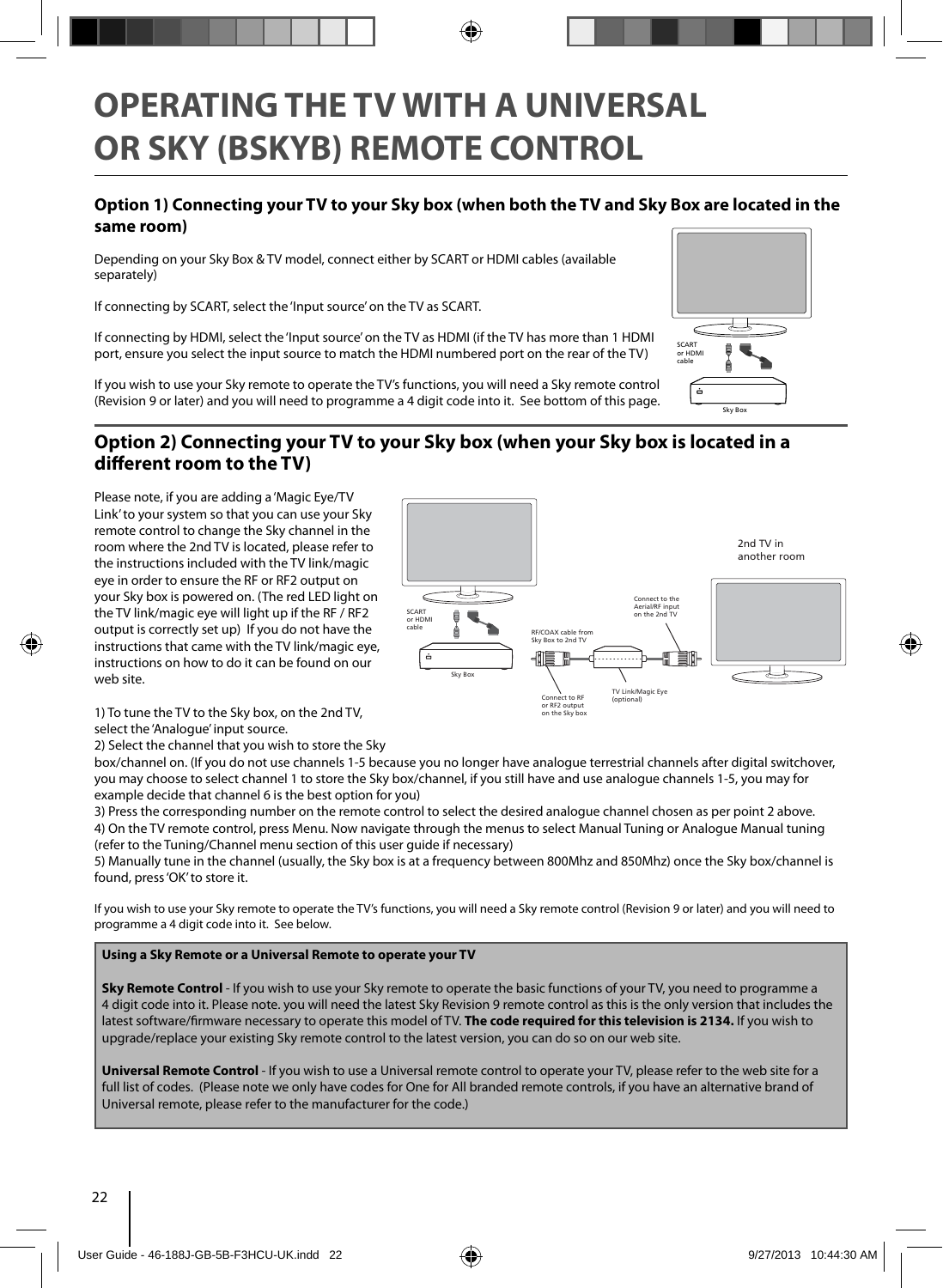# **Frequently asked questions**

| General                    | I would like to have louder<br>sound by connecting<br>additional speakers.                                                               | There are 2 options:<br>1) Use Digital COAX output connected to an external amplifier/surround sound<br>system.<br>2) Use the 3.5mm headphone output and a 3.5mm to phono cable (available<br>separately) to connect to an amplifier/surround sound system.                                                                                                                                                                                                                                                                                                                  |
|----------------------------|------------------------------------------------------------------------------------------------------------------------------------------|------------------------------------------------------------------------------------------------------------------------------------------------------------------------------------------------------------------------------------------------------------------------------------------------------------------------------------------------------------------------------------------------------------------------------------------------------------------------------------------------------------------------------------------------------------------------------|
| General                    | Why are some options in<br>the menu unavailable and<br>greyed out.                                                                       | Some options are only available in certain sources, i.e. HDMI, PC/VGA. They are<br>unavailable in the other sources where they have no affect.                                                                                                                                                                                                                                                                                                                                                                                                                               |
| General                    | Can I stop my TV turning off<br>after 4hrs?                                                                                              | Yes<br>1) In the picture settings menu, de-select Eco-home<br>2) In the time settings menu, scroll down to Auto standby and select OFF                                                                                                                                                                                                                                                                                                                                                                                                                                       |
| <b>TV</b>                  | I have tuned in Digital TV<br>but I am not receiving any<br>or all of the channels and/<br>or the channels I receive are<br>breaking up. | 1) Check you are in an area that can receive Digital TV.<br>2) Check you are using an aerial that is able to receive a good digital signal. In most<br>cases, you will need an outdoor digital hi-gain/wideband aerial. In areas that have<br>excellent digital coverage, you may be able to use a loft type aerial but it is highly<br>likely that you will also need to connect a booster between the back of the TV and the<br>TV aerial wall socket. Unfortunately, to receive a good enough digital signal, it is not<br>possible to use a portable/indoor type aerial. |
| <b>TV</b>                  | I have re-tuned my television<br>but when I switch it off it is<br>not storing the channels.                                             | Complete a first time installation, please refer to the set-up menu section of the<br>manual of how to do this.                                                                                                                                                                                                                                                                                                                                                                                                                                                              |
| <b>VCR/DVD</b><br>Recorder | I have connected the TV to<br>my VCR or DVD Recorder via<br>SCART but it is not recording.                                               | In addition to connecting via SCART, you should connect the aerial cable from the<br>wall socket to your VCR/DVD Recorder and another aerial cable from the VCR/DVD<br>Recorder to the TV.                                                                                                                                                                                                                                                                                                                                                                                   |
| <b>Game Consoles</b>       | I have connected my PS3 to<br>the TV via HDMI, but I am<br>not receiving any pictures or<br>sound on my Television.                      | 1) Ensure the TVs source is on HDMI.<br>2) Check your settings on your PS3 are as per the PS3 instruction manual.                                                                                                                                                                                                                                                                                                                                                                                                                                                            |
| <b>Game Consoles</b>       | I have connected my Xbox<br>360 to the TV via Component<br>Cables (Red, Green & Blue)<br>but I am not receiving any<br>sound.            | Component cables only provide HD Pictures. For the sound you will need to connect<br>the Red & White audio cables on the Xbox to the Red & White phono inputs on the<br>rear of the TV. Please refer to the 'Connections' pages.                                                                                                                                                                                                                                                                                                                                             |
| <b>USB Mode</b>            | I have inserted a USB Memory<br>Key, but the TV does not<br>recognise it.                                                                | Ensure the USB Memory Key is formatted to type FAT32.                                                                                                                                                                                                                                                                                                                                                                                                                                                                                                                        |
| <b>USB Mode</b>            | Using a USB portable hard<br>drive.                                                                                                      | If you wish to use a portable hard drive larger than 32GB, please note that it must<br>be formatted to the FAT32 file system in order to operate on this TV. Windows XP/<br>Vista computers are only capable of formatting up to 32GB, therefore, you will need a<br>software programme/utility to format larger hard drives. Please refer to the web site<br>for more information.                                                                                                                                                                                          |
| System Lock                | I have changed the password<br>on the television and now<br>forgotten it.                                                                | There is a master password of 4711, to gain access to the TV menu and reset the<br>normal password.                                                                                                                                                                                                                                                                                                                                                                                                                                                                          |
| 3D mode                    | The picture is not displaying<br>correctly                                                                                               | Press the 3D button to toggle through the diff erent 3D picture formats.                                                                                                                                                                                                                                                                                                                                                                                                                                                                                                     |
| 3D mode                    | I have downloaded a 3D<br>movie but it will not play<br>via USB                                                                          | 3D mode is not supported via USB.                                                                                                                                                                                                                                                                                                                                                                                                                                                                                                                                            |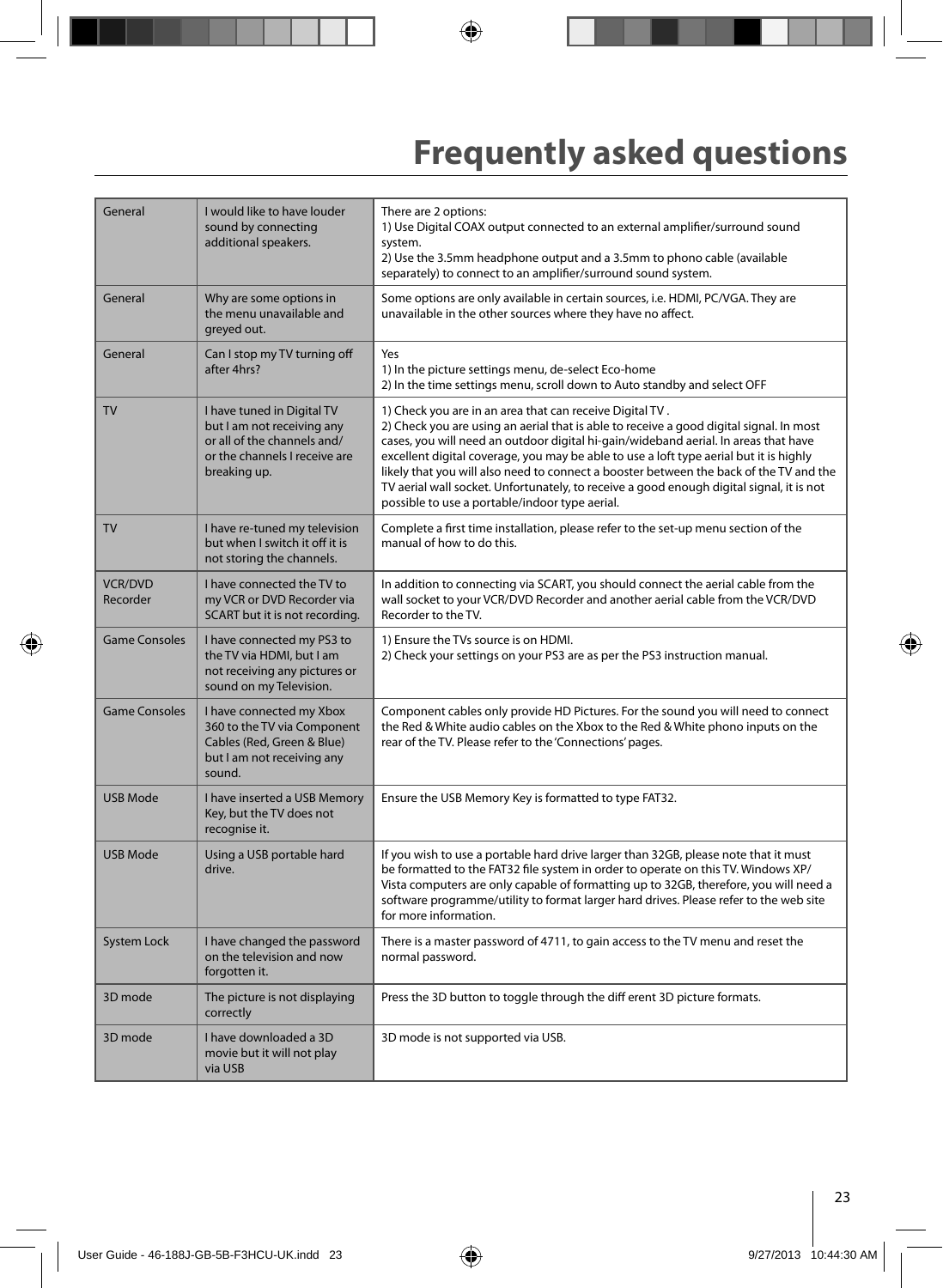# **Technical specification**

| Model                                   | 46/188J-GB-5B-F3HCU-UK                                                                       |
|-----------------------------------------|----------------------------------------------------------------------------------------------|
| Screen size (diagonal)                  | 46"/117cm                                                                                    |
| <b>Resolution</b>                       | 1920x1080                                                                                    |
| <b>RF</b>                               | 75 ohm- aerial/PAL-SECAM                                                                     |
| <b>Video Inputs</b>                     | 3 x HDMI, 1 x VGA/PC, 1 x SCART, 1 x USB, 1 x Composite/Video, 1 x Component/YPbPr           |
| <b>Sound Inputs</b>                     | 1 x shared audio for Composite/Video & Component/YPbPr,<br>1 x 3.5mm jack for PC audio input |
| <b>Sound Outputs</b>                    | $1 \times$ COAX – audio output, $1 \times$ output for headphones                             |
| Sound power, watts                      | 2x9                                                                                          |
| <b>Voltage and power</b><br>consumption | 110-240 V 50/60 Hz<br>70/90/130W (Ecohome/Standard/Max)<br>(in standby mode less than 0,5 W) |
| Dimensions including<br>stand (mm)      | 1079W x 707H x 255D                                                                          |
| Net weight (Kgs)                        | 19.1                                                                                         |

| Media          | File Ext. | Codec                         |            |                           |  |
|----------------|-----------|-------------------------------|------------|---------------------------|--|
|                |           | Video                         | Audio      |                           |  |
| <b>Movie</b>   | .mpg      | Mpeg-1, Mpeg-2                |            | Max Resolution: 1920x1080 |  |
|                | .avi      | Xvid, MJPEG,<br>MPEG-4 SP/ASP |            | Max Data rate: 40Mbps     |  |
|                | .ts       | Mpeg-2                        |            | Max Resolution: 1920x1080 |  |
|                | .mov      | Mpeg-4 SP/ASP                 | MP3, WMA   | Max Data rate: 40Mbps     |  |
|                | .mkv      |                               |            |                           |  |
|                | .dat      | Mpeg-1                        |            |                           |  |
|                | .mp4      | Mpeg-1, Mpeg-2                |            | Max Resolution: 1024x768  |  |
| <b>Music</b>   | .vob      | Mpeg-2                        |            | Max Data rate: 40Mbps     |  |
|                | .mp3      |                               | MP3        | Sample Rate 16K-48KHz     |  |
|                | .wma      | ٠                             | <b>WMA</b> | Bit rate: 32K - 442Kbps   |  |
| <b>Picture</b> | .jpg      | Progressive JPEG              |            | Max Resolution: 1024x768  |  |
|                | .jpeg     | <b>Baseline JPEG</b>          |            | Max Resolution: 8192x8192 |  |
|                | .bmp      | <b>BMP</b>                    |            | Max Resolution: 6500x6500 |  |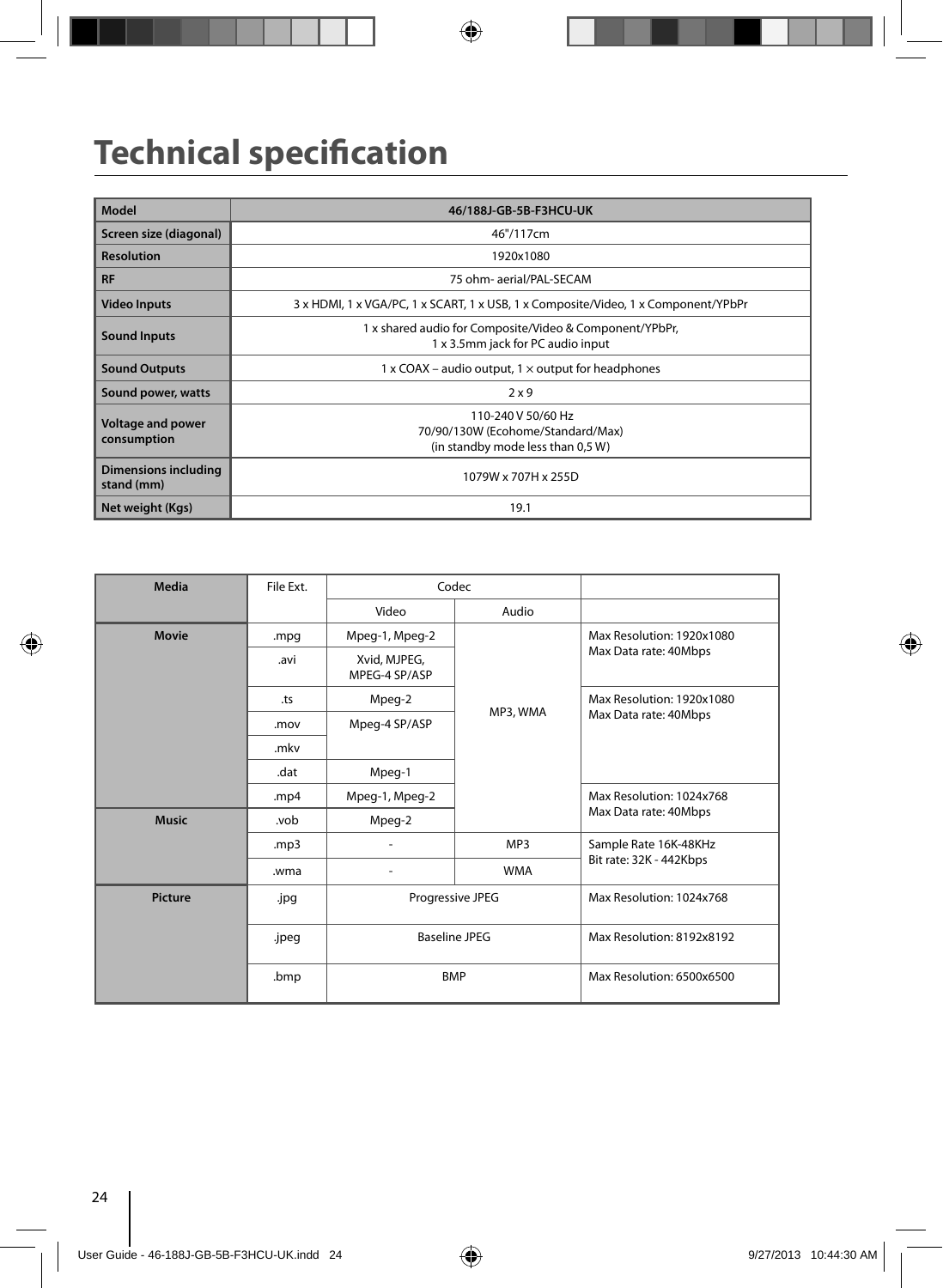# **Index**